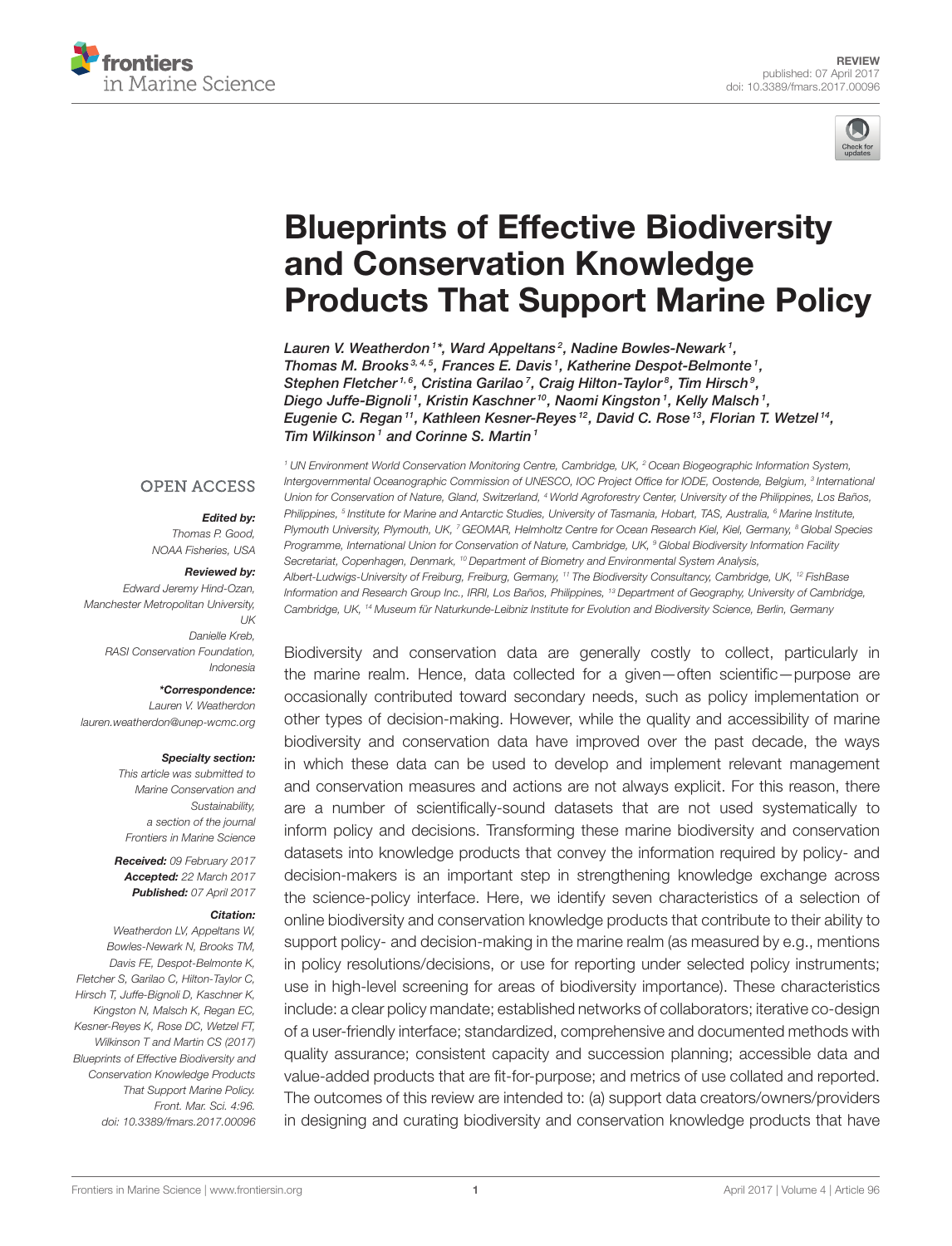greater influence, and hence impact, in policy- and decision-making, and (b) provide recommendations for how decision- and policy-makers can support the development, implementation, and sustainability of robust biodiversity and conservation knowledge products through the framing of marine policy and decision-making frameworks.

Keywords: science-policy interface, marine policy, knowledge exchange, biodiversity informatics, knowledge products, evidence-based conservation

#### INTRODUCTION

Despite significant progress toward positive change in biodiversity policy, there is a marked mismatch between internationally-agreed policy targets and our capacity to track progress toward them [\(Walpole et al., 2009;](#page-14-0) [Tittensor et al.,](#page-14-1) [2014\)](#page-14-1). With ongoing declines in biodiversity witnessed globally [\(McCauley et al., 2015;](#page-13-0) [Newbold et al., 2015;](#page-13-1) [WWF, 2016\)](#page-15-0), it is critical that the best available data are used in biodiversity management and conservation. Yet, this is not as simple as one might hope: the biodiversity informatics landscape is vast and complicated [\(Bingham et al., 2016\)](#page-12-0), with many interconnecting nodes that often fail to connect to national or international policy processes, and therefore decision-making, in a systematic manner. Differing scales, time frames, and levels of consistency in data collection methodologies and coverage, among other aspects, make it challenging to obtain a complete picture across many facets of biodiversity. Thus, while decisions at multiple levels across sectors require biodiversity data, a number of barriers block the flow of information from generation through to use in decision-making (Stephenson et al., [in press\)](#page-14-2). This runs the risk that important decisions are being made, or reporting occurring, with limited awareness of—or access to—useful datasets and knowledge that could alter outcomes. This is particularly important as the knowledge gaps surrounding biodiversity and associated ecosystem services are still considerable, with many basic questions unresolved (Brooks et al., [2014\)](#page-12-1). Greater access to knowledge products that work toward filling spatial, taxonomic and temporal gaps in knowledge will help to reduce uncertainty surrounding decision-making, strengthen our understanding of the big picture, and increase the likelihood of improved outcomes [\(Campbell et al., 2007;](#page-12-2) [Strydom et al., 2010\)](#page-14-3).

There are many international assessments that support intergovernmental biodiversity policy agreements, and to which data providers could contribute. Initiatives, such as the Global Environmental Outlook, the Intergovernmental Science-Policy Platform on Biodiversity and Ecosystem Services (IPBES), the Global Biodiversity Outlook, the Transboundary Water Assessment Programme and the World Ocean Assessment compile evidence on the status and trends of the world's ecosystems to inform policy, and would benefit from increased access to marine biodiversity and conservation data [\(Brooks et al.,](#page-12-1) [2014;](#page-12-1) [Stephenson et al., in press\)](#page-14-2). These assessments are often framed by global targets set through multilateral environmental agreements, such as the Aichi Biodiversity Targets of the UN Strategic Plan for Biodiversity 2011–2020 [\(CBD Secretariat,](#page-12-3) [2010\)](#page-12-3) and the Sustainable Development Goals (SDGs) adopted as part of the 2030 Agenda for Sustainable Development (United Nations, [2015\)](#page-14-4). Regional policy instruments transposed into national legislation, such as the European Union's Marine Strategy Framework, Habitats, Birds, and Water Framework Directives and the Common Fisheries Policy, also require biodiversity data to inform indicator development, identify and address regional drivers of change, and track progress toward national and regional targets (e.g., [Boero, 2015\)](#page-12-4). Associated indicators are often difficult to operationalize due to limited access to suitable biodiversity data (e.g., [McOwen et al., 2016;](#page-13-2) [Probst et al., 2016\)](#page-14-5). Likewise, National Biodiversity Strategies and Action Plans developed by Contracting Parties to fulfill their obligations under Article 6 (General Measures for Conservation and Sustainable Use) of the Convention on Biological Diversity (CBD) use biodiversity data to inform spatial planning processes by governments and the private sector, helping to identify national priorities [\(Bowles-Newark et al., 2014\)](#page-12-5). Improvements to national biodiversity data are guiding changes in conservation policies and on-the-ground actions, with long-term datasets enabling the identification of priority conservation areas for protecting biodiversity and maintaining ecological security and aiding in the development of biodiversity "red lists" (e.g., Wu et al., [2014;](#page-15-1) [Wu, 2016\)](#page-15-2). Finally, international treaties, such as the Convention on International Trade in Endangered Species of Wild Fauna and Flora (CITES) and the Convention on Migratory Species (CMS), as well as regional regulations, such as the European Union Wildlife Trade Regulations, are likewise dependent on reliable and current data to assess the conservation status of species and to track countries' adherence to trade regulations.

These needs are being addressed through the implementation of long-term monitoring networks and calls to streamline measurement efforts. Increasingly, initiatives, such as the Group on Earth Observations Biodiversity Observation Network (GEO BON) and its marine component, the Marine Biodiversity Observation Network, the Global Climate Observing System (GCOS), the Ocean Biogeographic Information System (OBIS), the Biology and Ecosystem Panel of the Global Ocean Observing System (GOOS), and associated GOOS regional alliances aim to collate and standardize existing datasets retroactively to provide a regional overview of data availability, yet these often reflect the challenges noted above. Thus, the GCOS' Essential Climate Variables [\(Bojinski et al., 2014\)](#page-12-6), GEO BON's Essential Biodiversity Variables (EBVs) [\(Pereira et al., 2013;](#page-14-6) Brummitt et al., [in press\)](#page-12-7) and GOOS' Essential Ocean Variables (Constable et al., [2016\)](#page-12-8) represent attempts to standardize and streamline data collection efforts proactively through international frameworks (e.g., GOOS' Framework for Ocean Observing, [Lindstrom et al.,](#page-13-3)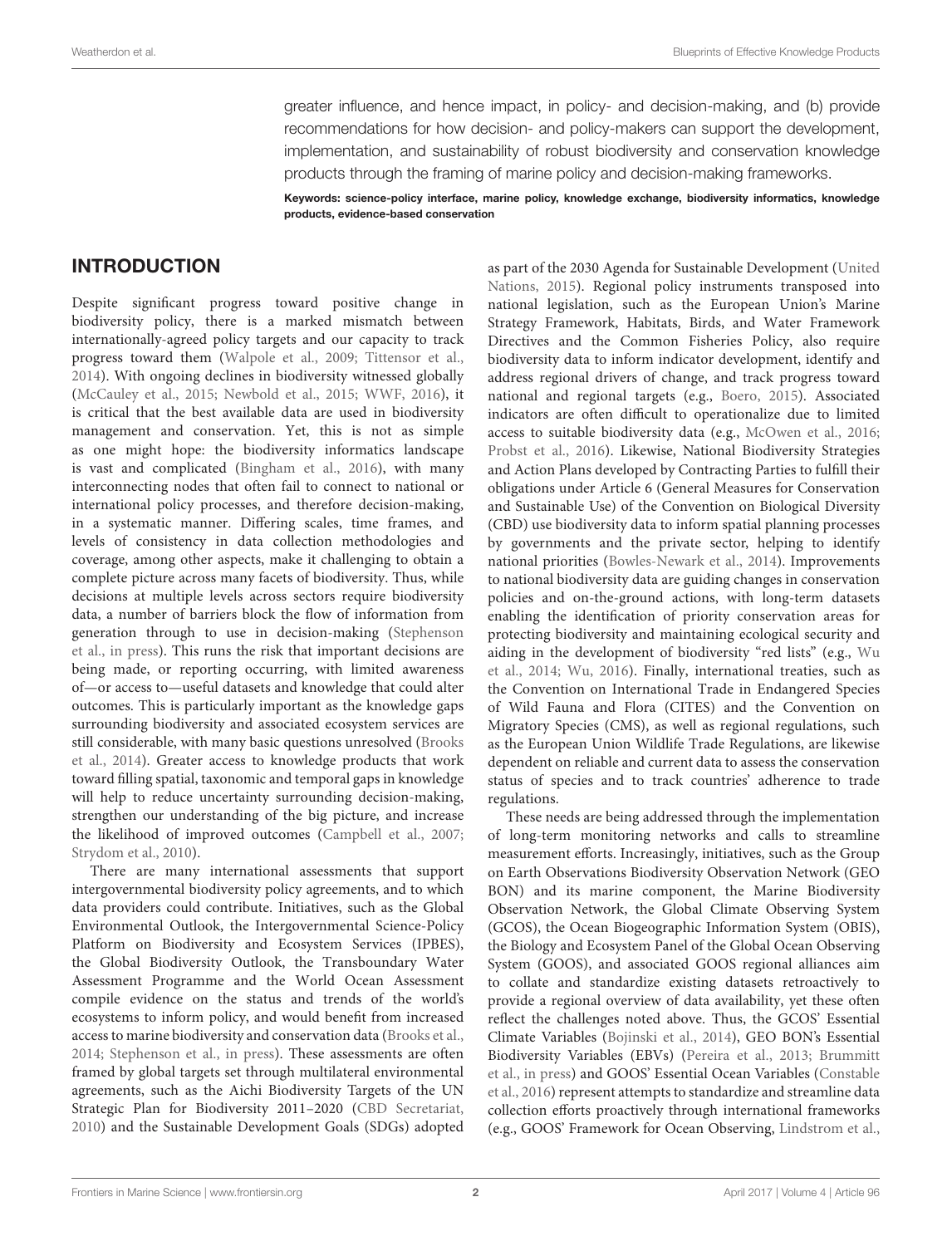[2012\)](#page-13-3). The relevance and possible usefulness of such frameworks to multilateral environmental agreement indicators, such as those curated by the Biodiversity Indicators Partnership to monitor the UN Strategic Plan for Biodiversity, have been explored [\(Geijzendorffer et al., 2015\)](#page-13-4). However, there is still a long way to go before these frameworks are fully operationalised and integrated into policy.

Alongside these initiatives, there are examples of progress toward implementing systematic collation of biodiversity and conservation data into knowledge products that are relevant to policy [\(Brooks et al., 2016\)](#page-12-9). To date, studies have identified strategies for strengthening the sustainability of online knowledge products: some have focused on scientists and institutions as the key users, identifying techniques for motivating data contributions and minimizing duplication of effort (e.g., [Costello et al., 2014\)](#page-12-10), while others have highlighted limited data accessibility, discoverability, and digestibility [\(Wetzel et al., 2015\)](#page-14-7) and unsuitable policy narratives (Rose et al., [2016b\)](#page-14-8) as barriers to uptake in policy-making. The applications of the World Database on Protected Areas (WDPA) through Protected Planet, the IUCN Red List of Threatened Species, the Red List of Ecosystems and the World Database on Key Biodiversity Areas to tracking progress toward the Aichi Biodiversity Targets and Sustainable Development Goals have also been evaluated [\(Brooks et al., 2015\)](#page-12-11). However, specific characteristics that strengthen the likelihood of information being used in policy- and decision-making have yet to be identified.

To address this, our review examines characteristics demonstrated by a selection of online biodiversity and conservation knowledge products that facilitate their use in biodiversity policy or decision-making at national, regional or global levels. Case studies are used to demonstrate where high-level biodiversity data are being or could be used to inform global or regional policy instruments, focusing primarily on the marine realm. The outcomes of this review are intended to: (a) support data providers in curating biodiversity and conservation knowledge products that have greater influence in policy- and decision-making, and (b) provide recommendations for how decision- and policy-makers can support the development, implementation, and longevity of robust knowledge products through the selected aims, framing, and resources of policy instruments.

### **METHODOLOGY**

### Knowledge Products Considered

The United Nations Development Programme defines good knowledge products as: relevant; based on an assessment of demand, audience needs, and unbiased evaluation; timely; clearly and consistently written and presented; developed through participatory processes; and easily accessible [\(UNDP,](#page-14-9) [2009\)](#page-14-9). Expanding on these aspects, eight online knowledge products that have a significant marine biodiversity or conservation component (**[Table 1](#page-3-0)**) were reviewed to identify common characteristics that influence their use or recognition in policy or policy-related assessments (e.g., delivering multilateral environmental agreement objectives; recognition by governmental or intergovernmental agencies or in global assessments; use in indicators) and decision-making (e.g., used for screening for areas of biodiversity importance; engaging in transboundary and global planning and collaboration; use in marine spatial planning) [\(Stephenson et al., in press\)](#page-14-2). Suitable products were identified from the Manual of Marine and Coastal Datasets of Biodiversity Importance (Weatherdon et al., [2015a\)](#page-14-10), which offers the only overview of marine biodiversity- or conservation-related datasets, databases, and knowledge products globally known to this paper's authors. Here, biodiversity and conservation knowledge products are defined as those which not only provide data, but also information to support interpretation and use of these data and, in some cases, capacity building and the provision of value-added products. Knowledge products were selected based on the following criteria: (1) global data coverage; (2) representative temporal range of operation (at least 3 years); (3) demonstrated continuous growth; (4) demonstrated use or recognition in a "policy context" or for decision-making; and (5) significant inclusion of marine biodiversity or conservation data. Examples of demonstrated use or recognition in a "policy context" include: acknowledgement in a policy document; use in a policy-relevant indicator, such as those curated by the Biodiversity Indicators Partnership; use by policy-makers in relation to implementation of specific multilateral environment agreement(s); and/or partnership with governments to implement marine spatial planning, among others. The selection was further refined by the availability of authors with expertise on each of the knowledge products, as expert knowledge was required to reflect on the successes and challenges faced by each.

The biodiversity and conservation knowledge products examined included: the Global Biodiversity Information Facility (GBIF; [www.gbif.org\)](www.gbif.org), the Ocean Biogeographic Information System (OBIS; [www.iobis.org\)](www.iobis.org), Protected Planet [\(www.protectedplanet.net\)](www.protectedplanet.net), the Ocean Data Viewer [\(http://](http://data.unep-wcmc.org) [data.unep-wcmc.org\)](http://data.unep-wcmc.org), The IUCN Red List of Threatened Species<sup>TM</sup> (hereafter, "IUCN Red List"; [www.iucnredlist.org\)](www.iucnredlist.org), the World Database of Key Biodiversity Areas<sup>TM</sup> [\(http://www.](http://www.keybiodiversityareas.org) [keybiodiversityareas.org\)](http://www.keybiodiversityareas.org), Species+ [\(www.speciesplus.net\)](www.speciesplus.net), and AquaMaps [\(www.aquamaps.org\)](www.aquamaps.org). The selected products are at various stages of development as knowledge products, with some that are longstanding (e.g., IUCN Red List) and others that are still in the early stages (e.g., Ocean Data Viewer); however, each of these products has moved beyond the scientific sphere and has been recognized or used directly in policy- and decision-making, whether on an ad hoc or systematic basis. The Ocean Health Index [\(www.oceanhealthindex.org/;](www.oceanhealthindex.org/) [Halpern et al., 2012,](#page-13-5) [2015\)](#page-13-6) is another knowledge product that was first developed in 2008 and focuses on the status of the ocean with regards to 10 goals, calculated at multiple scales. As the Ocean Health Index focuses on many more facets than just marine biodiversity, it was decided that the product fell outside of the scope of this particular review. Likewise, the Living Planet Index [\(www.livingplanetindex.org\)](www.livingplanetindex.org) is also a well-established example of a knowledge product that translates scientific data into policy-relevant information, and could be considered in future reviews; however, the marine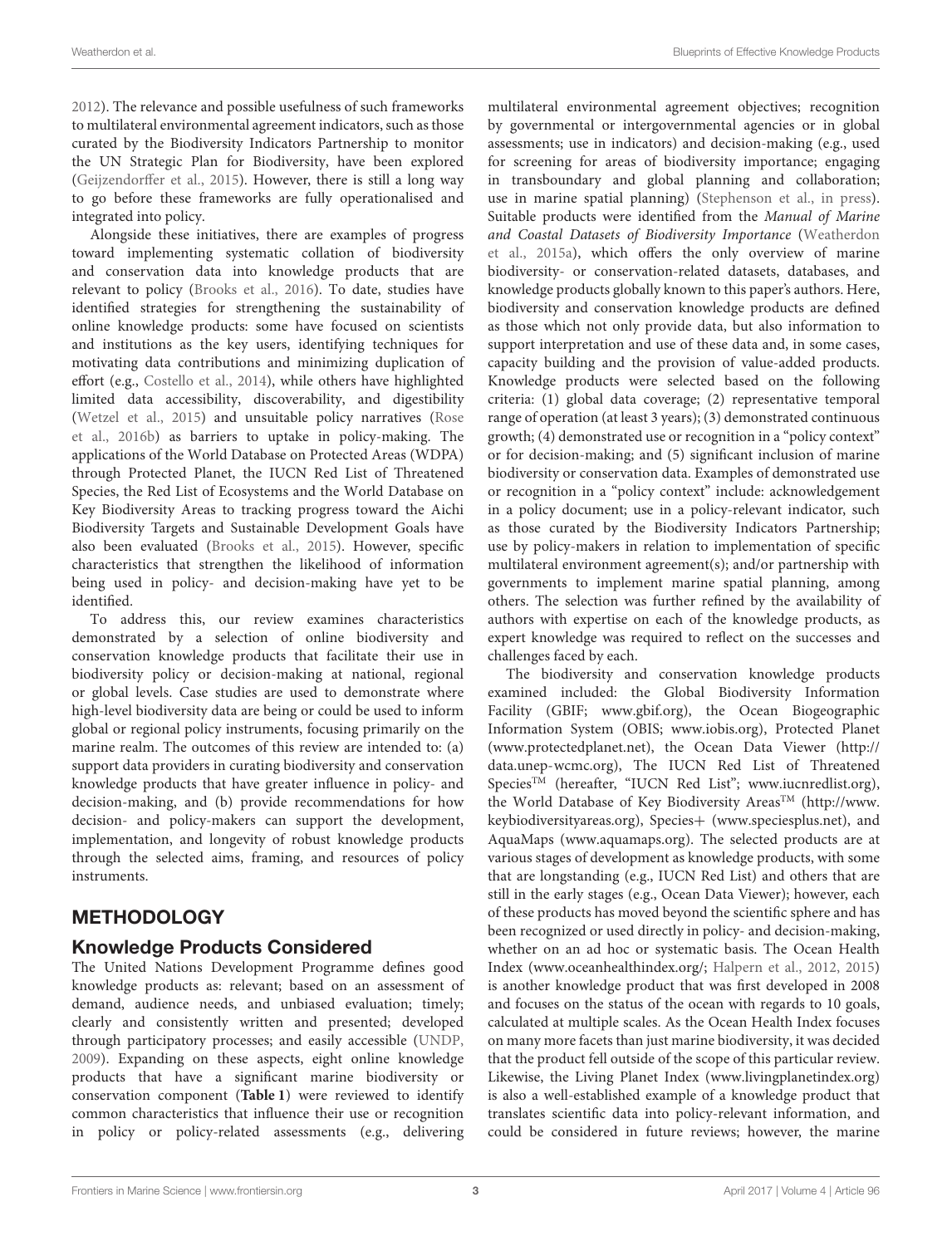<span id="page-3-0"></span>

| Knowledge product                                                                                                                                                                                                                                                                                                                                                                            | created<br>Date       | Description                                                                                                                                                                                         | Average number of<br>unique visitors per<br>month (2016)                                                  | Est. number of sources /<br>contributors                                                                                                        | Number of data records<br>(proportion marine, %)                                                                                                               | References                                                                                                                                  |
|----------------------------------------------------------------------------------------------------------------------------------------------------------------------------------------------------------------------------------------------------------------------------------------------------------------------------------------------------------------------------------------------|-----------------------|-----------------------------------------------------------------------------------------------------------------------------------------------------------------------------------------------------|-----------------------------------------------------------------------------------------------------------|-------------------------------------------------------------------------------------------------------------------------------------------------|----------------------------------------------------------------------------------------------------------------------------------------------------------------|---------------------------------------------------------------------------------------------------------------------------------------------|
| AquaMaps (www.aquamaps.org)                                                                                                                                                                                                                                                                                                                                                                  | 2006                  | Standardized distribution models<br>for over 25,000 species of fishes<br>marine mammals and<br>invertebrates                                                                                        | 10,000 (AquaMaps<br>statistics)                                                                           | >6,000 data providers                                                                                                                           | >25,000 species (100% marine)                                                                                                                                  | 2012;<br>Kaschner et al., 2016<br>Kesner-Reyes et al.,<br>Ready et al., 2010;                                                               |
| Global Biodiversity Information Facility<br>(GBIF; www.gbif.org)                                                                                                                                                                                                                                                                                                                             | 2001                  | biodiversity data published under<br>using common<br>infrastructure that facilitates<br>universal access to primary<br>International open data<br>open license<br>standards.                        | 96,104 (Google Analytics)                                                                                 | >860 data publishers                                                                                                                            | georeferenced records (14%<br>relating to marine species in<br>marine), Based on records<br>>705 million records (13%<br>marine), >635 million<br><b>WoRMS</b> | GBIF, 2017a                                                                                                                                 |
| The IUCN Red List of Threatened<br>Species <sup>TM</sup> (www.iucnredlist.org)                                                                                                                                                                                                                                                                                                               | 1964                  | and animals using The IUCN Red<br>Assessments include spatial and<br>Provides global assessments of<br>risk of extinction of plants, fungi<br>List Categories and Criteria.<br>tabular data.        | 318,360 (Google<br>Analytics)                                                                             | $>15,000$ experts                                                                                                                               | >85,600 species (15% marine)                                                                                                                                   | Survival Commission, 2012;<br>Butchart et al., 2005; Mace<br>et al., 2008; IUCN Species<br>Smart et al., 2014; IUCN,<br>2015a, 2016a, 2017a |
| Ocean Biogeographic Information<br>System (OBIS; www.iobis.org)                                                                                                                                                                                                                                                                                                                              | 1998                  | pressing coastal and world ocean<br>information required to address<br>comprehensive gateway to the<br>world's ocean biodiversity and<br>biogeographic data and<br>Aims to be the most<br>concerns. | 3,000-4,500 visitors<br>(Google Analytics)                                                                | 600 institutions                                                                                                                                | >2,000<br>117,000 marine species,<br>>47 million occurrences<br>datasets (100% marine)                                                                         | OBIS, 2017                                                                                                                                  |
| (http://data.unep-wcmc.org)<br>Ocean Data Viewer                                                                                                                                                                                                                                                                                                                                             | 2011                  | Curates and hosts spatial datasets<br>of marine and coastal<br>that are useful for informing<br>decisions regarding the<br>conservation<br>biodiversity.                                            | 800-900 (Google<br>Analytics)                                                                             | >400 individual occurrence<br>datasets; > 300 institutions                                                                                      | 35 composite datasets (100%<br>marine and coastal)                                                                                                             | UNEP-WCMC, 2016b                                                                                                                            |
| (www.protectedplanet.net)<br>Protected Planet                                                                                                                                                                                                                                                                                                                                                | 2010                  | authoritative database on marine<br>and terrestrial protected areas,<br>managed by UNEP-WCMC in<br>Hosts the only global and<br>collaboration with IUCN.                                            | 16,787 unique visitors<br>(Google Analytics)                                                              | countries and territories<br>$>500$ from over 230                                                                                               | $>$ 230,000 protected areas ( $<$ 8%<br>marine)                                                                                                                | IUCN UNEP-WCMC, 2017a<br>UNEP-WCMC, 2016a;                                                                                                  |
| (www.speciesplus.net)<br>Species+                                                                                                                                                                                                                                                                                                                                                            | 2013                  | implementing CITES, CMS and<br>centralized portal for accessing<br>Designed to assist Parties with<br>key information on species of<br>other MEAs by providing a<br>global concern.                 | $\sim$ 8,000 unique visitors<br>(Google Analytics)                                                        | $\sim$ 3,750 scientific references<br>taxonomy and distributions<br>Published information from<br>CITES and the EU, plus<br>relating to species | marine), both excluding seabirds<br>Information on $>35,000$ CITES<br>$\sim$ 1,400 CMS species ( $\sim$ 10%<br>species (~6% marine) and                        | <b>UNEP, 2017</b>                                                                                                                           |
| World Database of Key Biodiversity<br>http://datazone.birdlife.org/home)<br>(www.keybiodiversityareas.org;<br>$AreaS$ <sup>TM</sup>                                                                                                                                                                                                                                                          | <b>1980s</b><br>Early | Documents sites contributing<br>persistence of biodiversity.<br>significantly to the global                                                                                                         | $\sim$ 10,000 unique visitors<br>(Google Analytics, May-<br>September 2016; from<br>BirdLife's Data Zone) | and hundreds of institutions.<br>Thousands of contributors<br>countries (106 exclusively<br>Marine data for 176<br>marine)                      | $\sim$ 15,000 sites (24% including a<br>marine component; 6%<br>exclusively marine)                                                                            | IUCN, 2016; BirdLife<br>International, 2017                                                                                                 |
| CITES, Convention on International Trade in Endengered Species of Wild Fauna and Flora; CMS, Convention on the Conservation of Migratory Species of Wild Animals; IUCN, International Union for Conservation of Mature; MEAs,<br>Multilateral Environmental Agreements; UNEP-WCMC, United Nations Environment World Conservation Monitoring Centre; WoRMS, World Register of Marine Species. |                       |                                                                                                                                                                                                     |                                                                                                           |                                                                                                                                                 |                                                                                                                                                                |                                                                                                                                             |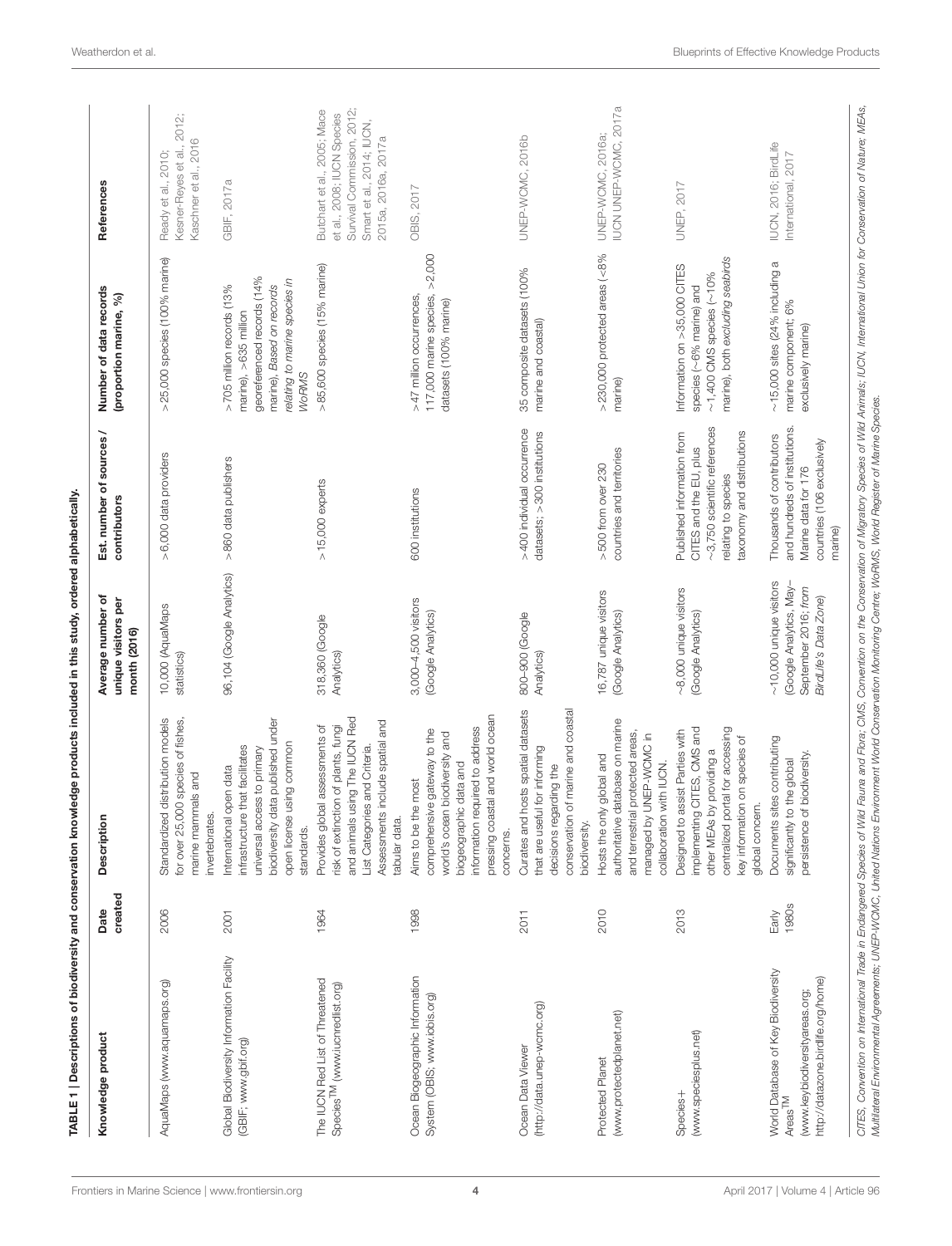component of the Living Planet Index is still in development, focusing largely on the trends of commercial fish stocks and the incidental killing of marine mammals, seabirds, and reptiles [\(WWF, 2016\)](#page-15-0), and was therefore not included in the review at this time. Similarly, although also including information on proposed protected areas and those that fall outside of the IUCN's definition of "protected areas" [\(Dudley, 2008\)](#page-12-14), MPAtlas [\(www.mpatlas.org\)](www.mpatlas.org) is based largely on the WDPA and, unlike the WDPA, is not formally mandated; for these reasons, MPAtlas was not included in this review. While there are other, recentlyestablished biodiversity and conservation knowledge products that show potential for supporting the implementation of policy instruments and decision-making (e.g., Mapping Ocean Wealth, [www.oceanwealth.org,](www.oceanwealth.org) [The Nature Conservancy, 2016;](#page-14-16) Global Fishing Watch, [www.globalfishingwatch.org,](www.globalfishingwatch.org) [SkyTruth et al.,](#page-14-17) [2017\)](#page-14-17), the focus of this preliminary review is to draw from the experiences of knowledge products that have been in operation for at least a few years. Large-scale biological and generalist data repositories (e.g., PANGAEA®, Dryad Digital Repository) and datasets were not the focus of this review. It is also important to note that some of the examined products host the same data; for instance, OBIS and GBIF collaborate to enable holders of marine species occurrence data to share their records with both platforms in a single publishing workflow.

#### Identification of Characteristics

The authors developed a non-exhaustive list of characteristics shared or targeted by these products that have facilitated their sustainability and contribution to policy instruments and decision-making, drawing from the peer-reviewed literature and experiences of those who manage these knowledge products or have expertise in user-driven design processes.

This approach is intended to offer a high-level review rather than a detailed survey of end users' perspectives and a definitive list of characteristics. As several of these products have engaged in user-centered development or surveys, the identified characteristics reflect how users' requirements have been addressed in some cases. Technical characteristics that can strengthen the sustainability and interoperability of online biodiversity information platforms, supporting their continued use in scientific research, have been documented elsewhere (e.g., [Berendsohn et al., 2011;](#page-12-15) [Costello et al., 2014\)](#page-12-10); while these are not the focus of this review, some of the identified characteristics were found to be beneficial both to a platform's contributions to scientific research and its uptake in policy.

## RESULTS

**[Table 2](#page-5-0)** presents a preliminary overview of high-level characteristics common to, or targeted by, the biodiversity and conservation knowledge products reviewed that have facilitated their use in policy instruments or decision-making. An overview of how each knowledge product has achieved, or is progressing toward, each characteristic is provided in Supplementary Table 1. Further examples are discussed in the subsequent sections, with recommendations provided in Section Discussion.

### Clear Mandate and Direct Policy Relevance

Biodiversity and conservation are complex subjects with many contributing facets, not including the breadth of interactions with human cultures [\(Royal Society, 2003;](#page-14-18) [Turnhout et al., 2012\)](#page-14-19). Therefore, biodiversity and conservation knowledge products must be focused on improving specific areas of knowledge through clear mandates, and must be targeted toward clearlydefined audiences. Knowledge products developed in response to policy mandates or with direct acknowledgement by policy instruments often have the benefit of guidance with regards to data requirements and targeted users, yet still require time to establish clear workflows and user engagement.

Endorsement by large scientific or intergovernmental organizations alongside a transparent policy mandate can yield support and clear institutional leadership, which is necessary to ensure the sustainability of biodiversity and conservation knowledge products [\(Costello et al., 2014\)](#page-12-10). For instance, the WDPA, which powers Protected Planet, originated from a formal UN Economic and Social Council (ECOSOC) mandate for national submission of protected area datasets to compile the UN List of National Parks and Equivalent Reserves [ECOSOC Resolution 713 (XXVIII)], and which is now implemented by IUCN's World Commission on Protected Areas (IUCN-WCPA) and UNEP-WCMC [\(Brooks et al., 2015\)](#page-12-11). Although a considerable amount of time passed between the ECOSOC Resolution in 1959 [\(UNEP-WCMC, 2016a\)](#page-14-14), which was updated and renewed in 2003, and the creation of the WDPA in 1981, the former provided the impetus for the latter to occur. Since the ECOSOC Resolution, the WDPA has also been mentioned in six CBD Decisions, in five Resolutions from IUCN World Conservation Congresses, and in four IUCN World Parks Congress Recommendations, in addition to the IUCN World Parks Congress' "The Promise of Sydney" (UNEP-WCMC, [2016a\)](#page-14-14). Likewise, Species+ was developed to meet the requirements of governments implementing CITES, CMS and the EU Wildlife Trade Regulations in close collaboration with the CITES Secretariat, CMS Secretariat, the European Commission, and UN Environment. GBIF derives from a recommendation of the Organization for Economic Cooperation and Development's (OECD's) Biodiversity Informatics Subgroup of the Megascience Forum, and was later endorsed by the OECD ministerial Committee for Scientific and Technological Policy. OBIS was established in 1998 under the Census of Marine Life, a decade-long US private foundation-led initiative, and was adopted as an important biodiversity component of the Intergovernmental Oceanographic Commission (IOC) of UNESCO in 2009. In 2010, the 193 Parties to the Convention on Biological Diversity (COP10) called upon IOC/OBIS and UNEP-WCMC, among other relevant international scientific partnerships to facilitate the availability and interoperability of the best available marine and coastal biodiversity datasets and information across global, regional and national scales, and to support the identification of Ecologically or Biologically Significant Marine Areas (EBSAs) (CBD/COP X/29). This mandate led to the development of the Ocean Data Viewer as an online tool that enables users to view and download spatial datasets that are useful for informing decisions regarding the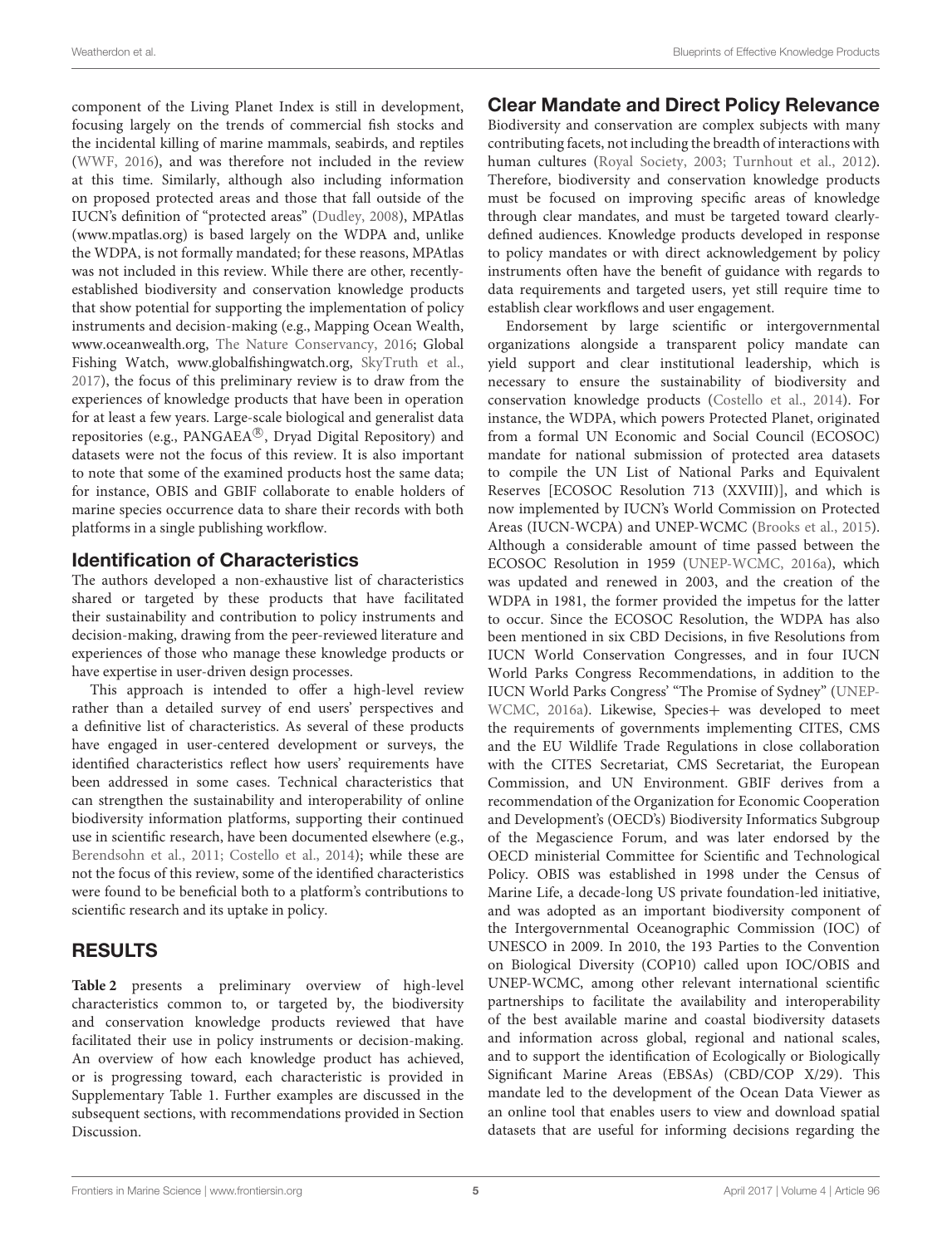#### <span id="page-5-0"></span>TABLE 2 | Seven characteristics shared, or targeted by, the biodiversity and conservation knowledge products reviewed that facilitate uptake in policyand decision-making.

| <b>Characteristic</b>                                                                                                                 | <b>Description</b>                                                                                                                                                                                                                                                                                                                                                                                                                                                                                                                                                                                                                                                                    | <b>References</b>                                                                                                                |
|---------------------------------------------------------------------------------------------------------------------------------------|---------------------------------------------------------------------------------------------------------------------------------------------------------------------------------------------------------------------------------------------------------------------------------------------------------------------------------------------------------------------------------------------------------------------------------------------------------------------------------------------------------------------------------------------------------------------------------------------------------------------------------------------------------------------------------------|----------------------------------------------------------------------------------------------------------------------------------|
| Clear policy mandate, recognition, and/or<br>use in indicators or national government<br>process $(3.1)$                              | Knowledge products should have an explicit policy mandate and should align with<br>biodiversity-related policy targets. This facilitates recognition in policy documents or<br>use in indicators or governmental/corporate analyses, for example.                                                                                                                                                                                                                                                                                                                                                                                                                                     | Costello et al., 2014                                                                                                            |
| Established networks of collaborators,<br>experts, and/or monitoring sites (3.2)                                                      | Effective data and knowledge exchange and integration requires a strong network of<br>collaborators, experts, communities of practice and data providers. Knowledge<br>exchange derived from these networks should be mutually beneficial for all involved<br>(e.g., by data citation, common publications, participation in funding), with ongoing<br>feedback provided.                                                                                                                                                                                                                                                                                                             | Scholes et al., 2012; Hobern<br>et al., 2013; Wetzel et al., 2015                                                                |
| Iterative co-design of a user-friendly<br>interface (3.3)                                                                             | Effective knowledge products are those which have clearly identified their targeted<br>users, and actively engage these users in development. Knowledge products should<br>have a user-friendly interface that facilitates use for the purposes identified through<br>iterative consultation and design techniques.                                                                                                                                                                                                                                                                                                                                                                   | UNDP, 2009; McInerny et al.,<br>2014                                                                                             |
| Standardized, comprehensive and<br>documented methods of data collection,<br>analysis, and provision, with quality<br>assurance (3.4) | A peer-reviewed methodology with documented and consistent quality assurance<br>measures yields increased trust by scientists and decision-makers alike in the<br>information provided. Clear targets should be set for overcoming data gaps, with<br>regular updates to ensure that the information remains current and relevant.<br>Knowledge products should aim to have representative data coverage, with few<br>temporal, taxonomic, geographic, or contextual biases.                                                                                                                                                                                                          | Bisby, 2000; Yesson et al., 2007;<br>Stephenson et al., 2015; Wetzel<br>et al., 2015                                             |
| Consistent capacity and succession<br>planning (3.5)                                                                                  | Knowledge products should have a documented strategy and business plan, ideally<br>one that is publicly available. These strategies or business plans should outline their<br>long-term capacity (e.g., financial and human) and infrastructure (e.g., data<br>repositories) requirements, and strategies for fulfilling these requirements.                                                                                                                                                                                                                                                                                                                                          | Costello et al., 2014;<br>Juffe-Bignoli et al., 2016                                                                             |
| Accessible data that are fit-for-purpose,<br>with value-added products that translate<br>data into useful information (3.6)           | Clearly defined access to fit-for-purpose data (i.e., appropriate scale, metrics, quality,<br>lexicon, data formats, and consistent taxonomy; provision of information required,<br>based on user feedback), with minimal (e.g., attribution required, commercial<br>restriction) or no restrictions (standardized/machine-readable licensing is ideal).<br>Easily accessible information that can be opened using commonly-used software.<br>Value-added products, produced with input from users, that synthesize and interpret<br>data into summaries (e.g., maps, graphs, policy briefings) that are accessible by and<br>relevant to non-specialists, avoiding technical jargon. | Costello et al., 2013a, 2014;<br>Dicks et al., 2014; Turner et al.,<br>2015; Wetzel et al., 2015;<br>Stephenson et al., in press |
| Metrics of use collated and reported (3.7)                                                                                            | Technologies used reqularly to obtain and integrate user feedback, ensuring an<br>iterative approach to development. Regular reports produced to provide internal and<br>external feedback on progress toward targets set out by the knowledge product's<br>business plan.                                                                                                                                                                                                                                                                                                                                                                                                            | Costello et al., 2014                                                                                                            |

Citations refer to peer-reviewed papers or reports that have identified these as important characteristics or issues, while the numbers in the first column refer to parts of Section Results where each characteristic is discussed further, and correspond with sections of [Figure 1](#page-6-0).

conservation of marine and coastal biodiversity. Similarly, the IUCN Red List Categories and Criteria were formally adopted by the IUCN Council in 2001 (C/51/35), and the resulting IUCN Red List has since been adopted by the Parties to the Convention on Biological Diversity (CBD) to track progress on seven of the 20 Aichi Biodiversity Targets, with demonstrated relevance to regional environmental assessments [\(Brooks et al., 2015\)](#page-12-11). These examples demonstrate the clear direction that can be provided by the support of an intergovernmental organization and the targets or reporting requirements set out by multilateral environment agreements. However, it is important to note that this, in and of itself, is often insufficient to guarantee the funding required to ensure the ongoing sustainability of a product (see Juffe-Bignoli et al., [2016\)](#page-13-20).

Marine knowledge products can strengthen their relevance to policy by developing biodiversity indicators, or "measure[s] based on verifiable data that conve[y] information about more than [themselves]" [\(Biodiversity Indicators Partnership,](#page-12-19) [2011\)](#page-12-19). Indicators are important for tracking environmental and biological change, using narratives that offer a policy-relevant interpretation of the meaning of the data upon which the indicators are based [\(Walpole et al., 2017\)](#page-14-23). Indeed, the indicatorpolicy cycle, or the projecting forward of the potential outcomes of different policy options as part of an adaptive decision-making process, can be informed by the use of effective biodiversity indicators, such as the Marine Living Planet Index's use in determining the effects of different bottom trawling management measures on marine biodiversity [\(Nicholson et al., 2012\)](#page-13-21).

The CBD-mandated Biodiversity Indicators Partnership (BIP) is a global initiative that fosters the development and delivery of a global suite of biodiversity indicators for use by the CBD and other biodiversity-related conventions [\(BIP Secretariat, 2017\)](#page-12-20). Their biodiversity indicator development framework can be used to guide development of successful biodiversity indicators [\(Biodiversity Indicators Partnership, 2011\)](#page-12-19), which can provide added value to marine biodiversity and conservation knowledge products by facilitating their integration into global- or nationallevel reporting, policy-making, and environmental management. For instance, the WDPA, the IUCN Red List, and GBIF each contribute biodiversity indicators to the BIP, including "Protected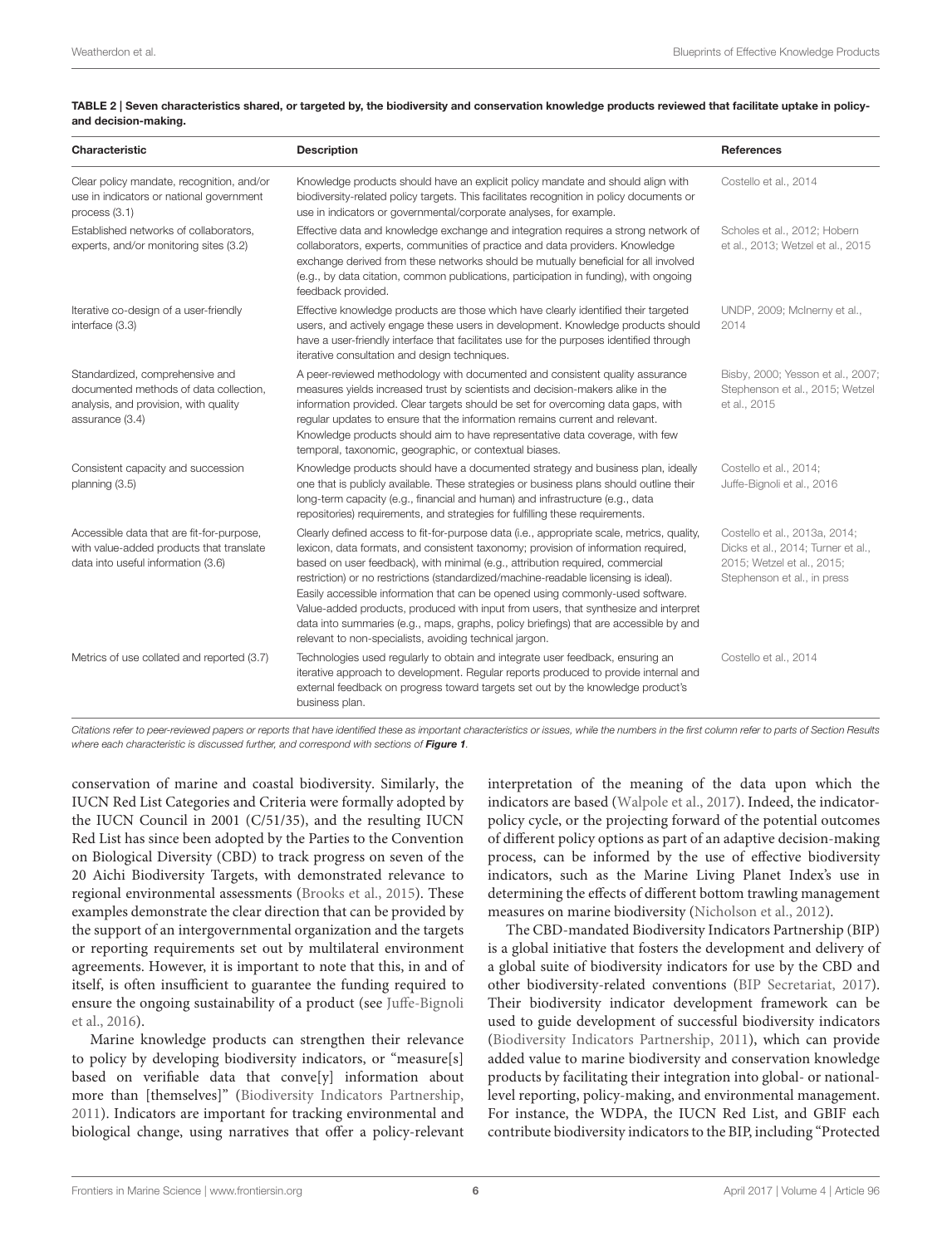

<span id="page-6-0"></span>area coverage" (related to Aichi Target 11) and "Growth in species occurrence records accessible through GBIF" (related to Aichi Target 19). Data and analyses from the BIP have also been used in flagship publications, such as the CBD's Global Biodiversity Outlook 4 (GBO-4) [\(CBD Secretariat, 2014\)](#page-12-21). Improving the quality of biodiversity indicators, particularly marine, is often a challenge due to significant data gaps, and partnerships including the involvement of government statistical offices**—**are crucial for the successful establishment and long-term provision of indicators [\(Walpole et al., 2017\)](#page-14-23).

The adoption of the 17 UN Sustainable Development Goals (SDGs) and their 169 associated targets, in 2015, has cast a new light on the policy landscape for biodiversity indicators. Many of these targets are relevant to biodiversity and conservation, in particular those under SDG14 on "Conserve and sustainably use the oceans, seas and marine resources for sustainable development." Thus, for example, the coverage of marine key biodiversity areas by protected areas is used as the indicator for SDG target 14.5 [\(Biodiversity Indicators Partnership, 2016\)](#page-12-22), effectively combining two of the knowledge products considered here.

#### Networks of Collaborators, Experts, and Monitoring Sites

The creation, mobilization and transformation of data into policy-relevant information require a strong network of collaborators [\(Wetzel et al., 2015\)](#page-14-7), involving many actors from site-level communities of practice (e.g., International Waterbird Census) to site-based networks (e.g., European Marine Observation and Data Network [EMODNet], Long Term Ecological Research [LTER] sites). Networks of researchers or volunteers are important as they participate in data collection of different source types [\(Proença et al.,](#page-14-24) [in press\)](#page-14-24), yet this can lead to challenges associated with synthesizing these data in meaningful ways (see section Standardized, Comprehensive and Transparent Methods, Data and Information for more information on data standardization, and section Accessible Data and Knowledge Products that Are Fit-For-Purpose for information on taxonomic backbones).

While remote-sensing products mostly rely on elaborate technological systems, in situ monitoring schemes require significant human capacity to collect species data [e.g., REEF Volunteer Fish Survey Project, Reef Check, and the Reef Life Survey [\(Edgar et al., 2014\)](#page-12-23); saltmarsh monitoring programmes] and environmental data (e.g., water quality). Biodiversity monitoring schemes often depend on the contributions of many site-level volunteers (e.g., [Runnel et al., 2016\)](#page-14-25). For instance, citizen science efforts have been used to inform marine conservation through documentation of large-scale changes in worldwide shark abundance [\(Ward-Paige and Lotze, 2011;](#page-14-26) [Ward-Paige et al., 2011\)](#page-14-27), yet marine ecosystems are notably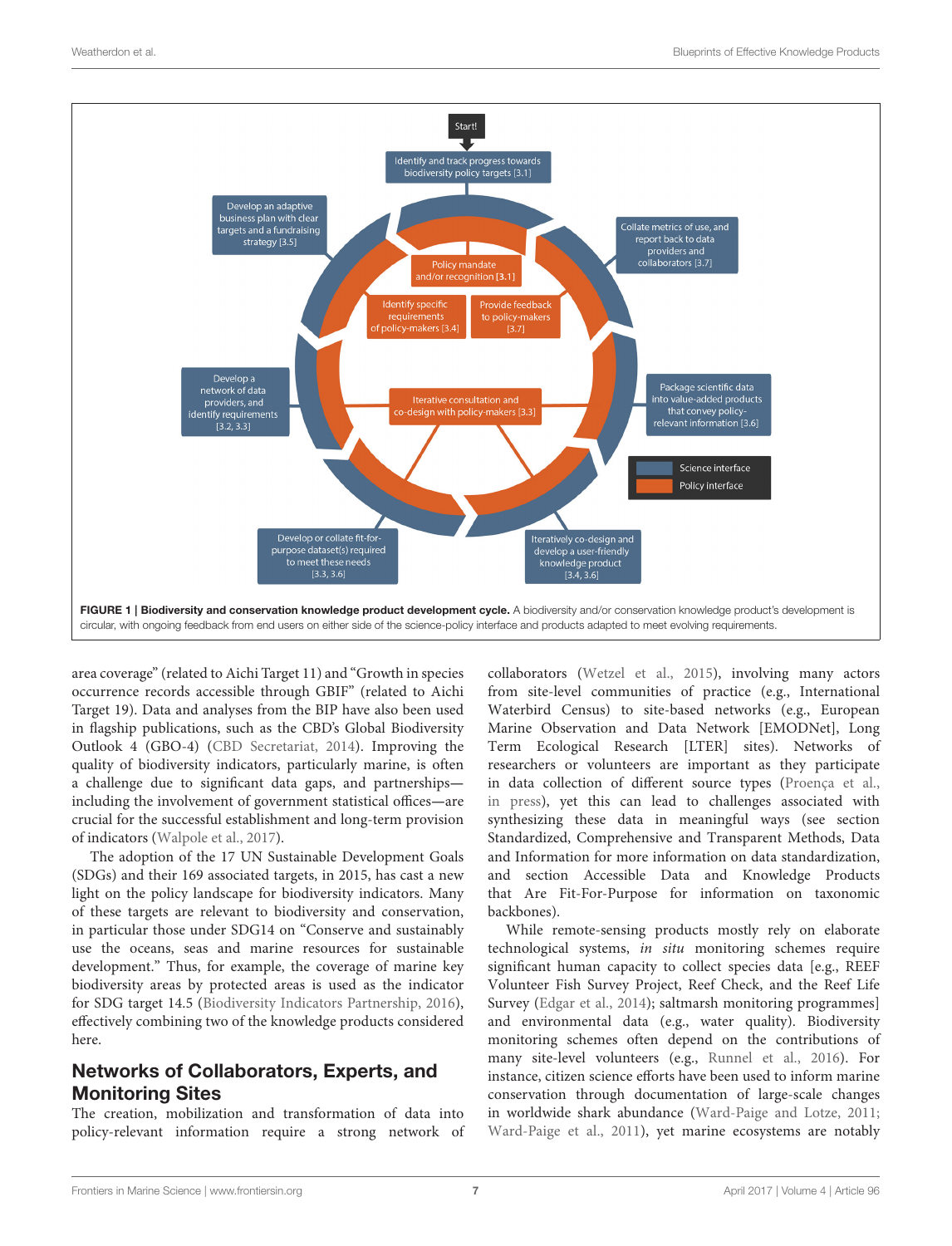under-sampled by citizen science relative to their terrestrial counterparts [\(Theobald et al., 2015\)](#page-14-28).

Research networks often need to analyze biodiversity data collated from multiple sources, and to produce multi-scale spatial models, derive species trends and predictions, and create and disseminate knowledge products [\(Hobern et al., 2013\)](#page-13-18). To be useful and relevant, such analyses must be able to evaluate or project the impact of different policies on biodiversity, thereby linking actions with outcomes [\(Nicholson et al., 2012\)](#page-13-21). Such approaches from expert groups are urgently needed, and require easily interpreted information to support policy-relevant discussions (e.g., visualization of population trends, Weatherdon et al., [2015b\)](#page-14-29). The structure of the independent, specialist IUCN Commissions provides an example, with ∼2,500 specialist members of the IUCN World Commission on Protected Areas supporting the Protected Planet knowledge product, and >10,000 specialist members of the IUCN Species Survival Commission supporting the IUCN Red List knowledge product.

Furthermore, strong interdisciplinary networks that work at the science-policy interface are required to ensure that knowledge derived from these networks effectively informs political decision processes. In particular, long-lasting efforts, such as the Biodiversity Indicators Partnership are needed to build credible learning environments that contribute to the success of knowledge exchange at the science-policy interface [\(Tinch et al., 2016\)](#page-14-30).

### Iterative Co-Design of a User-Friendly Interface

Regular use of data, decision-support tools, and value-added products depends not only on the reliability and quality of these resources, but also on them being easy to use and fit for purpose (e.g., [Rose et al., 2016a\)](#page-14-31). To date, biodiversity databases have often been conceived and developed in the absence of policy- and decision-makers' input, with user-driven questions considered retroactively. Direct user engagement in the conception, design, and delivery of an effective biodiversity knowledge product is necessary to ensure that the final product meets users' requirements and to increase the likelihood of uptake (e.g., [Parker and Sinclair, 2001;](#page-14-32) [Kujala, 2003\)](#page-13-22). Value-added products that translate raw data into useful products—such as indicators, maps, reports, or policy briefs—can yield time- and cost-savings by streamlining policy reporting, but must be developed with the end user in mind. Conversely, use of technical jargon and a lack of engagement with end users can result in an end product that is not conducive to decision-making, either due to a lack of awareness, capacity, or appropriate translation within a policy- or decision-making context [\(Stephenson et al., in press\)](#page-14-2).

"User-centered design" or "co-design" is a process that involves iterative interactions with end users when defining, developing, and testing a product, thereby aiding in the development of a product that is based on a deep understanding of users' goals, motivations, and abilities [\(Parker and Sinclair,](#page-14-32) [2001;](#page-14-32) [McInerny et al., 2014\)](#page-13-19). For instance, Species+ was developed through a partnership between the CITES Secretariat and UNEP-WCMC for a specific purpose, for an identified set of end users: namely, to assist Parties in the implementation of CITES, CMS, and the European Union Wildlife Trade Regulations. A consultative design process ensured that the product aligns with its users' needs by providing easy access to the core data and information the Parties require. For example, the interface provides access to data in multiple formats, such as downloadable species' lists by multilateral environmental agreement, a flexible search criteria, a logical information hierarchy, and an application programming interface for disseminating data. Similarly, the development of "A Global Standard for the Identification of Key Biodiversity Areas" incorporated a formal end-user consultation process (Dudley et al., [2015\)](#page-12-24), which in turn led to the establishment of a Key Biodiversity Areas Consultative Forum [\(https://www.](https://www.kbaconsultation.org/) [kbaconsultation.org/\)](https://www.kbaconsultation.org/) mandated to ensure two-way information flow between the producers and the users of Key Biodiversity Area data.

User-friendly interfaces and analytical tools have been shown to generate growth in data contributions and use in the integrated scientific research necessary to support policy. Since 2008, the number of peer-reviewed articles using GBIF-mediated data has increased 8-fold, from 52 articles in 2008 to 407 articles in 2015. Between 2008 and 2016, the number of occurrence records published in GBIF also increased from ∼125 million to 650 million, showing the interface's capacity to mobilize data quickly [\(GBIF Secretariat, 2016\)](#page-13-23), of direct relevance to Aichi Target 19. This is due in part to data mobilization activities that have made it easier and more rewarding for contributors to submit data, with stronger attribution provided through the use of Digital Object Identifiers (DOIs). Similarly, all IUCN Red List species assessments are also assigned DOIs, and are thus permanent and individually citeable. Additionally, powerful application programming interfaces and analytical tools, such as those employed by OBIS (e.g., open-source R-packages, such as [https://github.com/iobis/robis\)](https://github.com/iobis/robis) provide easy and rapid access to a wealth of data systems, and are opening up these resources for use in the integrated scientific research necessary to monitor and understand important phenomena relevant to marine policy.

#### Standardized, Comprehensive and Transparent Methods, Data and Information

Data availability and comprehensiveness are essential considerations when providing information that offers the full picture required by decision-makers, and a challenge that is difficult to overcome. The implications are significant: limited biodiversity data can result in certain regions or taxa being overlooked in policy instruments [\(Geijzendorffer et al.,](#page-13-4) [2015;](#page-13-4) [Stephenson et al., in press\)](#page-14-2). All of the products reviewed have achieved progress toward full data coverage, yet some taxonomic, geographic and contextual gaps remain (McCarthy et al., [2012;](#page-13-24) [Juffe-Bignoli et al., 2016\)](#page-13-20). These gaps are often clearly identified and communicated, with established targets to fill these gaps, while each product is progressing toward standardized, comprehensive, and transparent methods of data collation, quality assurance, and provision.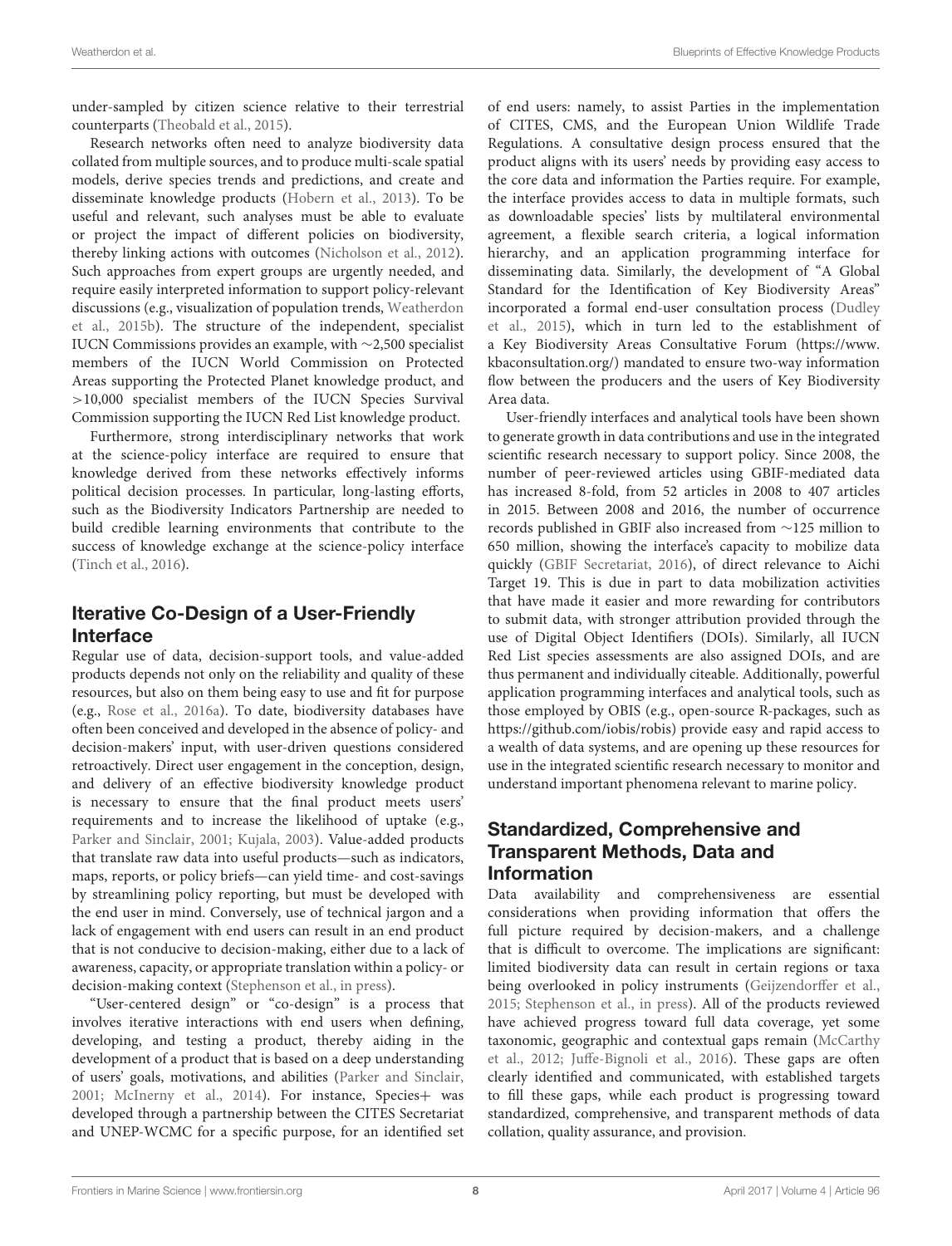At present, available information in the IUCN Red List is biased toward terrestrial ecosystems, with marine species comprising fewer than 12% of those included, facing Linnean (i.e., most species on Earth are not formally described), Wallacean (i.e., for most taxa, geographical distributions are poorly understood), and Darwinian (i.e., lack of phylogenetic information) shortfalls (see [Brito, 2010](#page-12-25) and [Diniz-Filho et al.,](#page-12-26) [2013\)](#page-12-26). With an estimated 1 to 2.2 million marine species globally [\(Mora et al., 2011;](#page-13-25) [Appeltans et al., 2012\)](#page-12-27), and only 240,000 named to date [\(WoRMS Editorial Board, 2017\)](#page-15-4) and 50% coverage in OBIS, filling these gaps is a daunting task. However, IUCN has identified priority taxonomic groups of marine fish, invertebrates, plants and macroalgae, the inclusion of which would increase the number of marine species within the IUCN Red List by more than 6-fold [\(IUCN, 2017a\)](#page-13-14). In addition, situations where data are insufficient to allow assessment of extinction risk are clearly documented through application of the "Data Deficient" category [\(IUCN, 2012\)](#page-13-26); 16% of all species assessed for the IUCN Red List, and 22% of marine species, are assessed as "Data Deficient" [\(IUCN, 2017a,](#page-13-14)[b\)](#page-13-27).

The GBIF Index records occurrence information for ∼1.26 million species, compared with 1.64 million species included in GBIF's taxonomic backbone (as of the 1st February 2017). However, GBIF's comprehensive content assessment methodology showed that GBIF's records—like the IUCN Red List—are dominated by terrestrial records, primarily birds (Gaiji et al., [2013\)](#page-13-28), with other assessments noting unclear taxonomic coverage, record completeness, and geographic biases (Meyer et al., [2015\)](#page-13-29). To address this, GBIF offers graphs and information on trends in data completeness and potential biases (e.g., seasonal, taxonomic) that provide scientists and decision-makers alike with a clearer picture on the extent of data coverage and limitations [\(GBIF, 2017b\)](#page-13-30). As part of GBIF's current Strategic Plan, mapping and assessment of gaps will help to inform strategies for prioritizing new data mobilization among its network of national nodes and institutional data publishers [\(GBIF, 2017c\)](#page-13-31).

Gaps in OBIS are also well-known, with more data available for the northern hemisphere, coastal areas and the ocean's surface, and a chronic under-exploration of the deep pelagic ocean [\(Webb et al., 2010\)](#page-14-33). To address these gaps, new partnerships are underway with key scientific communities (e.g., International network for scientific investigation of deep-sea ecosystems, INDEEP), monitoring networks (e.g., Marine Biodiversity Observation Network, Global Coral Reef Monitoring Network, Animal Telemetry Network), and observing systems (as part of Global Ocean Observing System). Beyond increasing global coverage, OBIS' focus is on delivering timely and robust indicators that address emerging societal requirements based on the Essential Ocean Variables identified by the Global Ocean Observing System's Biology and Ecosystems panel. Thus, while the identified gaps in knowledge across these products highlight the challenges associated with collating standardized taxonomic and geographic data on a global scale, these examples demonstrate the value of transparent communication strategies in ensuring that policy- and decision-makers are fully aware of these gaps and their implications.

Standardization of data and metadata is an important aspect of interoperability and quality assurance, facilitating meaningful exchange of—and trust in—available marine biodiversity information. Access to underlying data and methodologies encourages transparency, allowing for greater uptake in decision making processes [\(Stephenson et al., in press\)](#page-14-2). Standardized data quality are also essential for use in statistical analyses and for comparison across regions or sites (e.g., Darwin Core Archive for occurrence records, [Wieczorek et al., 2012;](#page-15-5) ABCD [Access to Biological Collection Data Schema] for specimen records; ISO 19115 as an international metadata standard for geographic information). Several biodiversity metadata standards exist; in particular, Ecological Metadata Language (EML) is used by GBIF, OBIS and the Long-Term Ecological Research (LTER) Network to provide information on datasets (e.g., methodologies, spatial and temporal coverage, terms of use) [\(Fegraus et al., 2005\)](#page-13-32). These standards help to ensure correct translation of data into policy-relevant information, and foster the interoperability and machine-readability of datasets collated globally. For instance, occurrence records mediated via GBIF, OBIS, and OBIS SEAMAP often derive from different sampling methodologies (e.g., acoustic, visual and tracking data), which must be accounted for when making inferences at global or regional scales. In 2010, Protected Planet established the WDPA Data Standard in 2010 to provide a global standard for protected areas data in the move toward consistent and complete data collation [\(Milam et al., 2016\)](#page-13-33). In 2014, the WDPA standard was integrated into a full WDPA User Manual that is freely available on the Protected Planet website and updated regularly in line with user feedback [\(UNEP-WCMC, 2016a\)](#page-14-14).

Knowledge products that effectively meet the needs of decision-makers are often those with published workflows and mandates that provide unique content (see [Costello et al., 2014\)](#page-12-10) aligned with policy targets. For example, the IUCN Red List maintains a transparent assessment process that is grounded in the peer-reviewed literature [\(IUCN, 2012\)](#page-13-26), using the best scientific information available. All IUCN Red List assessments undergo peer review and consistency check before publication, and the IUCN Red List overall is accompanied by a clear process for handling petitions, and a conflict of interest policy. On the other hand, while the Ocean Data Viewer hosts a diverse selection of datasets with differing methodologies and intended uses, each of these datasets—many of which are unique—or the methodologies behind them have been published in peerreviewed journals, and accompanying ISO 19115-compatible metadata sheets have been developed by UNEP-WCMC to provide users with knowledge of each dataset's limitations and appropriate uses [\(Weatherdon et al., 2015a\)](#page-14-10).

### Sufficient Capacity and Succession Planning

Many of the knowledge products reviewed here have the benefit of longevity (often more than a decade), which has provided them with the opportunity to establish critical size, reputation,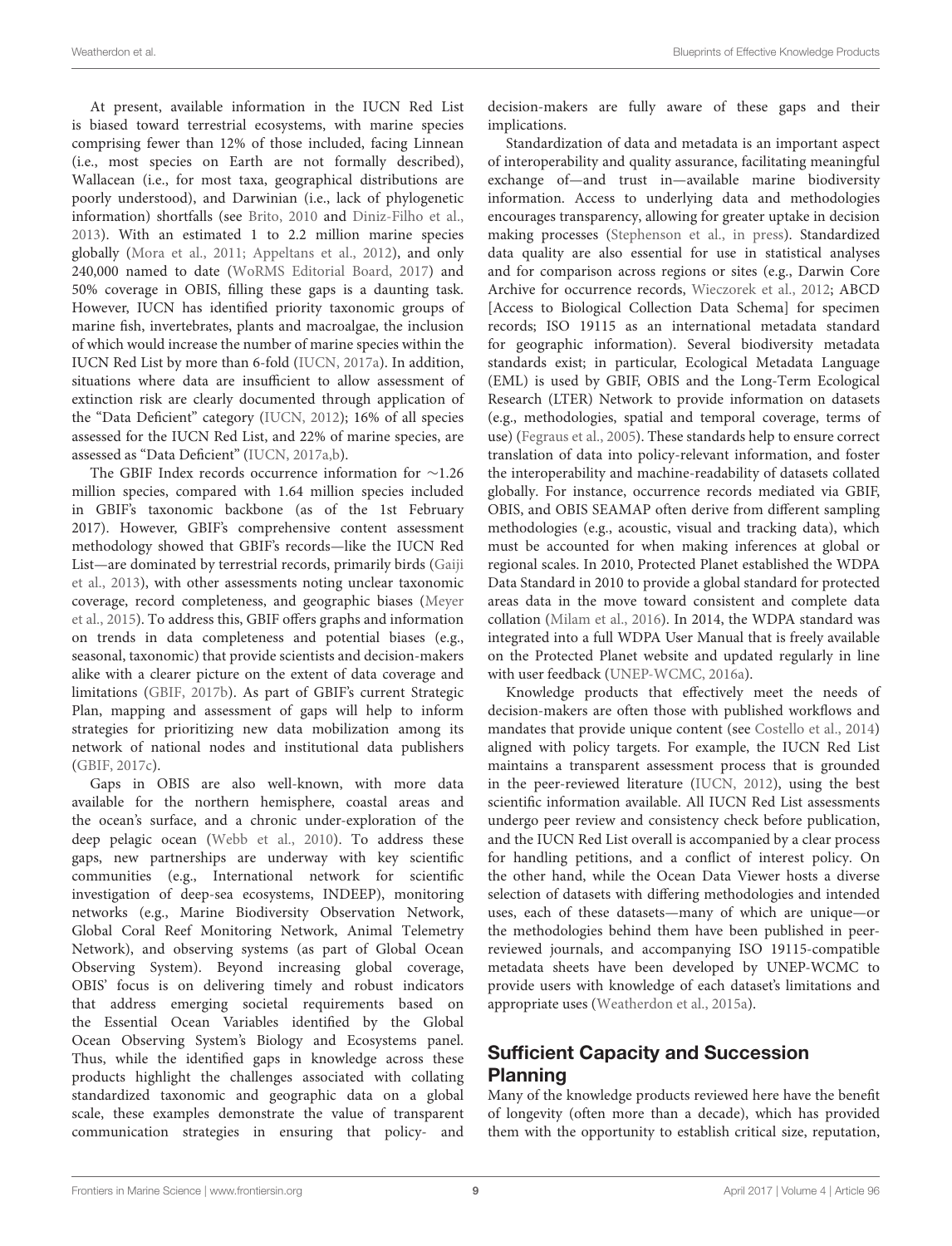capacity, and consistent workflows. Estimates of the financial and human capacity invested to bring the IUCN Red List and Protected Planet to their current states range from US\$116 and 204 million and from 278 to 308 person-years (an average value of US\$14 million), respectively, with more than three decades having elapsed since they were first formed (Juffe-Bignoli et al., [2016\)](#page-13-20). This demonstrates the considerable cost associated with curating policy-relevant biodiversity information required to track progress toward established multilateral environmental agreement targets.

Biodiversity and conservation knowledge products are often dependent on revenue sources that are time-bound and project-based, making it difficult to ensure longevity and continuity of methodologies and resources. Frequently, voluntary contributions are essential to ensure that databases remain upto-date. For instance, the Ocean Data Viewer, Protected Planet, GBIF, OBIS, AquaMaps, and the IUCN Red List, among others, are indebted to the thousands of data contributors and scientists who offer their time and resources to ensure the continuity and quality of these valuable online records. In 2013, the estimated annual financial costs associated with volunteer contributions to Protected Planet and the IUCN Red List were US\$7,132 and US\$504,085, respectively [\(Juffe-Bignoli et al., 2016\)](#page-13-20). Thus, the expense noted above is often subsidized through the time of volunteers, making it difficult to ensure the continuity and consistent quality of methodologies and data provision, particularly for the site-level biodiversity monitoring networks that feed into these knowledge products.

For these reasons, clear succession and financial planning are necessary from inception to ensure the continuity of a biodiversity and conservation knowledge product and to provide transparent information on the product's overarching objectives, capacity requirements, and strategies for fulfilling both (see [Costello et al., 2014\)](#page-12-10). For example, the IUCN Red List has a strategic 7-year plan that is downloadable from their website, as well as explicit goals and estimated costs documented in their brochure (e.g., to assess 160,000 species; as of 2012, more than 73,000 had been assessed) [\(IUCN, 2012;](#page-13-26) IUCN Red List Committee, [2013\)](#page-13-34). GBIF, too, has 5-year actionable plans that are outlined in formal GBIF Strategic Plan and Implementation Plan documents [\(GBIF, 2017c\)](#page-13-31).

#### Accessible Data and Knowledge Products That Are Fit-For-Purpose

Linked closely to succession planning, sufficient financial support, and transparent methods is the shift toward open access data and information that are fit-for-purpose. The need for data that are not only available at the right scale, quality, and type, but also free from restrictions and cost, has made it challenging to meet these needs. This is particularly true for knowledge products that are newly established, which are subject to these requirements yet face the burden of proving their potential with limited resources.

For well-established knowledge products, there are benefits to removing barriers to data access. For instance, since Protected Planet was redesigned and the requirement for users to register removed, data downloads have increased 8-fold from 6,000 in 2014 to 47,348 in 2015 [\(IUCN and UNEP-WCMC, 2017b\)](#page-13-35). This move toward streamlined access to data has thereby led to a measurable increase in downloaded information, demonstrating the value of moving toward greater accessibility. Likewise, GBIF and OBIS have recently transitioned to a small set of machine-readable Creative Commons licenses that allow interested parties to download and use data with fewer restrictions.

However, the move toward increased accessibility also has implications for those who contribute, and particularly for the voluntary contributions that are often essential to maintaining global biodiversity and conservation knowledge products (Juffe-Bignoli et al., [2016\)](#page-13-20). Such approaches often overlook the indirect costs that are borne by those whom have provided their data for others' use, often at minimal or no cost [\(Groom et al., 2017\)](#page-13-36). Until recently, papers were cited explicitly, while the data at the core of the research—and those who contributed them—were not. With recent calls for action [\(Penev et al., 2011;](#page-14-34) [Costello et al.,](#page-12-17) [2013a,](#page-12-17) [2014\)](#page-12-10), the creation of Digital Object Identifiers (DOIs) for datasets (e.g., through DataCite), the publication of data papers [\(Chavan and Penev, 2011\)](#page-12-28), and changes in citation policy to include DOIs for both papers and the corresponding data have been increasingly integrated into workflows. For instance, Nature's Scientific Data, Pensoft's Biodiversity Data Journal, and GBIF are among those whom have adopted this approach. In the case of GBIF, DOIs are also minted for each individual data download requested by users based on a particular query, enabling multiple data publishers to be cited in a single reference. This is an important characteristic for online biodiversity and conservation knowledge products that collate and disseminate others' data: citations through DOIs provide data contributors with recognition and the capacity to track others' use of their datasets, and to thereby demonstrate their impact to the institutions they belong to and funders alike [\(Robertson et al.,](#page-14-35) [2014;](#page-14-35) [Sutter et al., 2015\)](#page-14-36).

Biodiversity and conservation knowledge products must condense complex concepts into targeted and easily digestible summaries that provide timely information that decision-makers require—in other words, they must translate the supporting evidence at the bottom of the '4S' hierarchy pyramid into relevant summaries or decision-support products [\(Haynes, 2001,](#page-13-37) [2006;](#page-13-38) [Dicks et al., 2014\)](#page-12-18). Examples of such products include projected scenarios of outcomes of based on the evidence (e.g., AquaMaps' projections for how climate change is expected to alter the relative distributions of fishes; [Weatherdon et al.,](#page-14-29) [2015b\)](#page-14-29), screening tools for identifying areas of importance to marine biodiversity (e.g., International Finance Corporation Performance Standard 6 marine "Critical Habitat" screening layer; [Martin et al., 2015\)](#page-13-39), or indicators of progress toward national and international biodiversity targets (e.g., indicators based on the IUCN Red List, World Database of Key Biodiversity Areas, and Protected Planet), for instance, which can be used to guide decisions. Value-added products can also help to guide marine biodiversity management priorities: for example, an overlap analysis of global marine species richness, using data from AquaMaps and IUCN's Global Marine Species Assessment,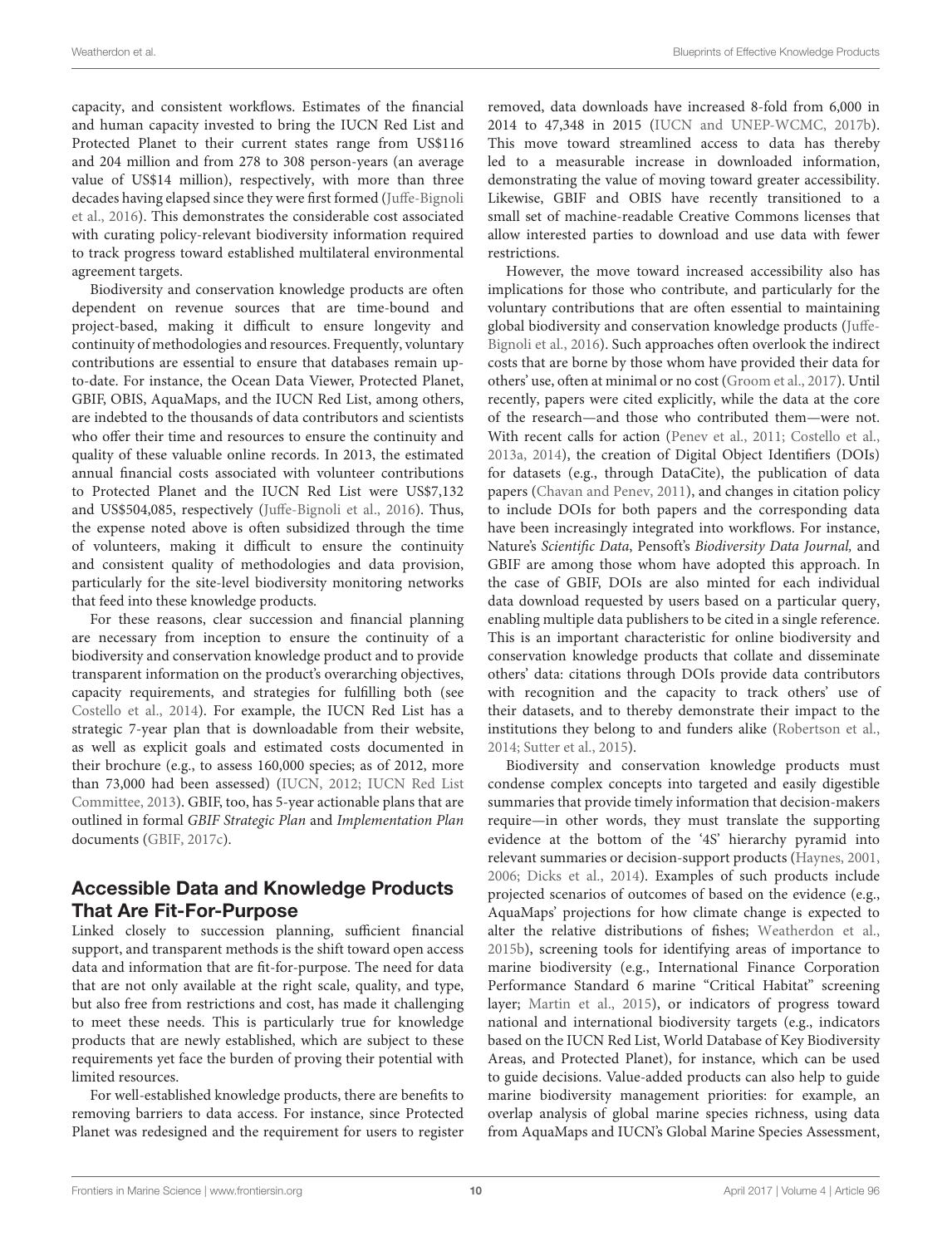with cumulative human impacts identified priority areas for marine conservation [\(Selig et al., 2014\)](#page-14-37). Similarly, the Integrated Biodiversity Assessment Tool [\(IBAT, 2015\)](#page-13-40) for Business [\(https://](https://www.ibatforbusiness.org/) [www.ibatforbusiness.org/\)](https://www.ibatforbusiness.org/) draws together information from different biodiversity and conservation knowledge products including the IUCN Red List, Protected Planet's WDPA, and the World Database of Key Biodiversity Areas—to help businesses incorporate biodiversity considerations into key project planning and management decisions (e.g., screening and classifying potential investments; siting operations; reporting on corporate biodiversity performance). On the other hand, Species+ provides a variety of user-driven products to support decision-making, including an integrated document library, data downloads, integration with the CITES Trade Database and Checklist of CITES Species, and web service capabilities through the Species+/CITES Checklist API. These examples improve the accessibility and relevance of scientific knowledge to government officials, scientists, businesses, and non-specialists, increasing the likelihood that the information will be incorporated into decision-making.

The state of being fit-for-purpose does not just allude to data that answer the correct questions at the appropriate scales, but also to a shared lexicon, or alignment between the categories of data and of those used to make decisions. Selection of an appropriate taxonomic reference system, or "taxonomic backbone" (e.g., the Pan-European Speciesdirectories Infrastructure, or PESI, [de Jong et al., 2015;](#page-12-29) Catalog of Life; World Register of Marine Species, [Costello et al.,](#page-12-30) [2013b\)](#page-12-30), that provides the structure behind a biodiversity knowledge product is an important consideration in ensuring its interoperability with political processes and reporting requirements. For instance, the taxonomic backbone behind Species+ is based on the standardized taxonomies adopted by CITES and CMS; thus, the taxonomic names used in Species+ align with the taxonomic names used in policy discussions and decisions regarding the statuses of species. On the other hand, AquaMaps works with Integrated Taxonomic Information System (ITIS; [www.itis.gov\)](www.itis.gov) species codes that are often incompatible with taxonomies used by other online sources. Development of a shared, comprehensive backbone for the world's species is being addressed through a collaboration of key biodiversity institutions convened through GBIF and Catalog of Life [\(GBIF, 2017c\)](#page-13-31).

#### Metrics of Use Collated and Reported

Just as biodiversity monitoring is required to track progress toward global targets and to implement adaptive management strategies, so too are metrics necessary to manage and strengthen biodiversity and conservation knowledge products. Data on visits, data downloads, and citations over time can be used to respond to users' requirements, and to determine what works and what does not work. Technologies, such as DOIs, Google Analytics, and traceable "shortlinks" can provide important information on metrics, such as these, and can provide helpful statistics on users' preferences. When cited, DOIs can also be used to track the use of data in subsequent analyses or references in policy and technical documents. For instance, in 2016, UNEP-WCMC analyzed trends in data downloads, user profiles, and common uses of marine data hosted on the Ocean Data Viewer. This report is being used to guide development priorities in 2017, and to strengthen engagement with key audiences. Thus, metrics of use are important for ensuring that biodiversity and conservation knowledge products are tailored to their users' needs.

Likewise, collation and external reporting on metrics of progress toward objectives set within a knowledge product's strategy or business plan are important for demonstrating achievements and sharing a collective vision. In their annual Science Review, GBIF offers a visual overview of the ways in which GBIF-mediated data are used in science, with a complementary Science Review Sourcebook that provides a comprehensive list of the peer-reviewed articles [\(GBIF, 2016\)](#page-13-41). The review notes that GBIF has been cited as a source of data by more than 1,400 peer-reviewed research publications, and has contributed data to intergovernmental processes, such as the CBD and IPBES. On a shorter time frame, GBIF also produces monthly slides that offer an overview of the latest news and announcements, GBIF participation, and data publication, access and use [\(GBIF Secretariat, 2016\)](#page-13-23). Likewise, IUCN's Species Survival Commission (SSC) and the Global Species Programme publish an annual report highlighting assessments from the IUCN SSC Specialist Groups, spotlighting high-level interventions, and providing a summary of publications [\(IUCN, 2015b\)](#page-13-42). OBIS, too, reports on milestones achieved, including contributions to the World Ocean Assessment and the CBD's Ecologically or Biologically Significant Marine Areas process, with a clear vision, mission, and objectives documented on the website [\(OBIS, 2017\)](#page-13-15). These examples demonstrate to contributors, policy-makers and funders alike the added value brought by these initiatives, encouraging investment.

#### **DISCUSSION**

#### Mapping Linkages between **Characteristics**

The seven characteristics identified here are closely interconnected, with each supporting the overall capacity of a knowledge product to meet users' requirements (**[Figure 1](#page-6-0)**). For example, the combination of a policy mandate and user-driven development is instrumental in ensuring that a knowledge product will meet the policy-makers' requirements under specific policy instruments. Published methods with clear quality assurance protocols and comprehensive data coverage increase policy-makers' trust in the data, while a user-friendly online interface that is regularly updated will help to generate increased and returning traffic. Such products require consistent human, technological, and financial capacity to maintain operations and to invest in further improvements and helpful features. The capacity to implement and adapt a clear business plan and long-term strategy, combined with regular feedback provided to those on either side of the science-policy interface, ensures that everyone understands the overarching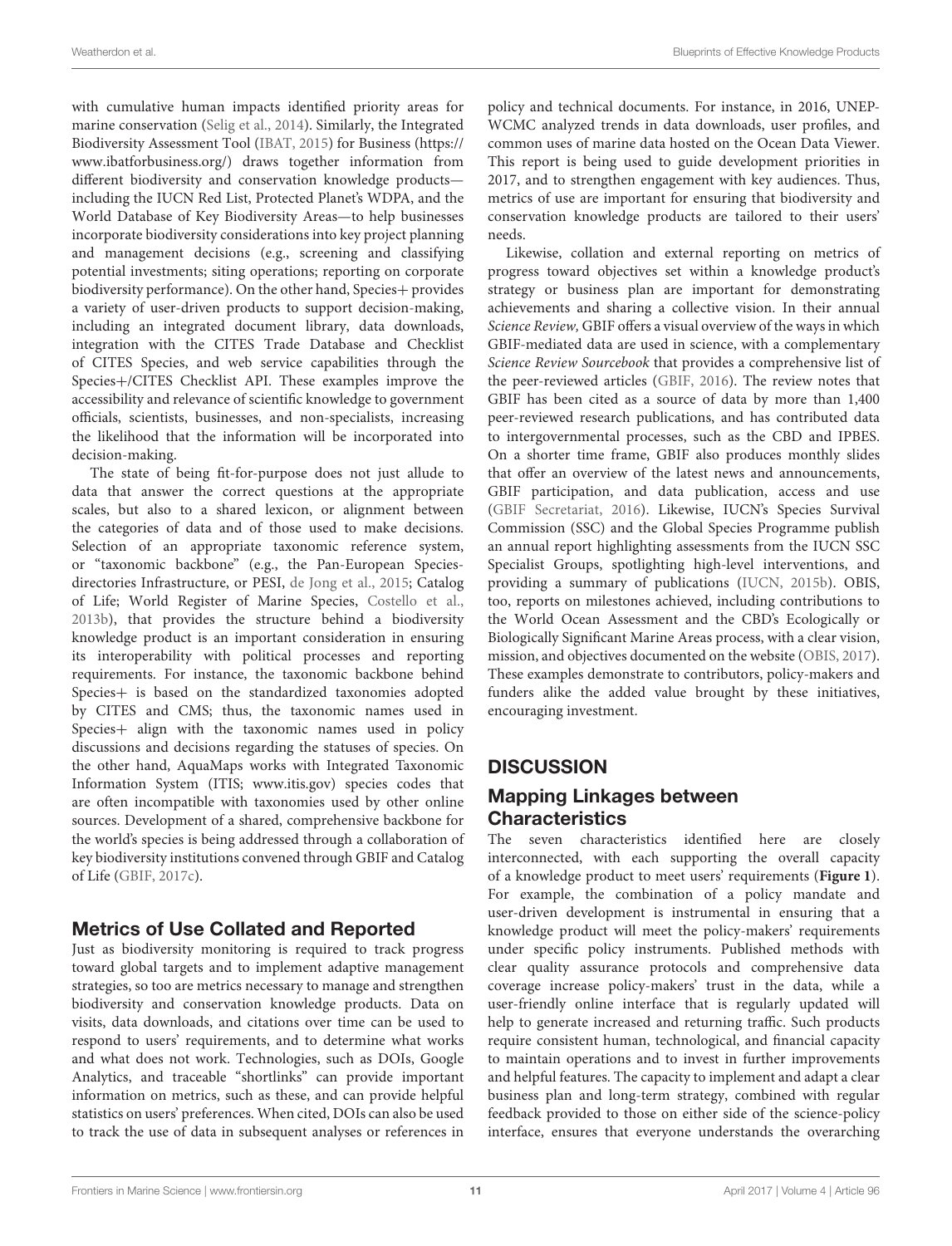objectives and requirements of the knowledge product. Thus, these characteristics and the linkages between them should be considered and revisited both in the short- and long-term as the vision for the knowledge product evolves.

These characteristics do not fully account for many of the technological, financial and scientific requirements for the sustainability of biodiversity and conservation knowledge products, which have been addressed in other reviews (e.g., [Berendsohn et al., 2011;](#page-12-15) [Costello et al., 2014;](#page-12-10) [Juffe-Bignoli et](#page-13-20) al., [2016\)](#page-13-20), and therefore should not be viewed as a definitive list. This preliminary framework is intended as a starting point for supporting biodiversity and conservation knowledge products' in strengthening knowledge exchange across the science-policy interface.

#### Recommendations for How Policy Can Support Marine Biodiversity and Conservation Knowledge Products

The identified characteristics highlight the considerable upfront and long-term investments required to develop and sustain online biodiversity and conservation knowledge products that serve the needs of policy- and decision-makers in fulfilling commitments under national, regional and global policy instruments, and in conserving biodiversity. As noted, this need for investment is often difficult to reconcile with the provision of open access data, particularly at the time scales required to establish knowledge products with effective workflows. While it is therefore important that requirements for establishing and sustaining effective biodiversity and conservation knowledge products are documented explicitly, policy- and decisionmakers should also consider the feasibility of policy targets and the financial, human, and technological requirements for monitoring progress toward these from their inception. This includes developing strategies within the scope of multilateral environmental agreements, and/or public/private partnerships, to provide long-term support to new and existing biodiversity monitoring networks and knowledge products, particularly those of intergovernmental relevance.

While there is considerable overlap between the objectives of multilateral environmental agreements [\(UNEP-WCMC, 2015\)](#page-14-38) that can be used to streamline data collection and provision, different reporting formats make it challenging to provide multipurpose data. Therefore, services, such as the Online Reporting System developed by UNEP-WCMC and the Secretariat of the African-Eurasian Waterbird Agreement (UNEP-AEWA) encounter difficulties in defining specific measurements that address the reporting requirements of multiple multilateral environmental agreements. By standardizing reporting formats in the development of multilateral environmental agreements, and possibly streamlining reporting processes (i.e., collect data once, report them several times), policy-makers can support curators of biodiversity and conservation knowledge products in providing access to relevant information.

Critically, ongoing communication between those who curate biodiversity and conservation knowledge products and their end users is necessary to ensure that the product is designed and adapted to meet their evolving needs, yet recognition of technological and capacity constraints is necessary. Knowledge development and exchange is a cyclical, rather than linear, process that requires strong relationships and sufficient, longterm capacity to ensure continued relevance and application at the science-policy interface. Thus, policy- and decision-makers must be willing to engage in knowledge exchange with scientists, providing iterative feedback on their evolving requirements, and must be receptive to the needs of scientists in fulfilling these requirements.

Moving beyond the sustainability and uptake of biodiversity and conservation knowledge products to demonstrated "impact" is yet one step further removed, and is often difficult to evaluate on anything shorter than political, biological or ecological time scales. However, as demonstrated above, there have been instances where increased access to data has led to demonstrable impact: for instance, cetacean density model outputs from OBIS SEAMAP have been used in planning military sonar outputs [\(Roberts et al., 2016\)](#page-14-39) and have been used by the US Species Act to regulate shipping and oil and gas exploration; the New England Aquarium has also used OBIS-mediated data to detect potential wildlife crime in animal trade [\(USAID, 2016\)](#page-14-40). Marine knowledge products therefore offer clear benefits for supporting the conservation and sustainable management of marine biodiversity and associated ecosystem services.

# AUTHOR CONTRIBUTIONS

LW led the development of the manuscript and created **[Figure 1](#page-6-0)**, with support from CM. LW and CM jointly developed the concept for the review, with contributions and feedback on all components of the manuscript received from WA, NB, TB, FD, KD, SF, CG, CH, TH, DJ, KK, NK, KM, ER, KK-R, DR, FW, and TW.

## FUNDING

LW, CM, DR, CG, KK-R, KD, NB, and FW received funding through the "Building the European Biodiversity Observation Network" (EU BON) project [\(www.eubon.eu\)](www.eubon.eu), a 7th Framework Programme funded by the European Union under grant agreement No. 308454. FD, SF, KM, and TW contributed through funding provided by the World Conservation Monitoring Centre.

## ACKNOWLEDGMENTS

This is a contribution to the "Building the European Biodiversity Observation Network" (EU BON) project [\(www.eubon.eu\)](www.eubon.eu), a 7th Framework Programme funded by the European Union under grant agreement No. 308454. An early version of this paper was originally presented by LW as a poster at the 4th International Marine Conservation Congress in St. John's, Newfoundland (31st July 2016). The authors would also like to acknowledge the Proteus Partnership, the European Commission, the CITES Secretariat, UN Environment, the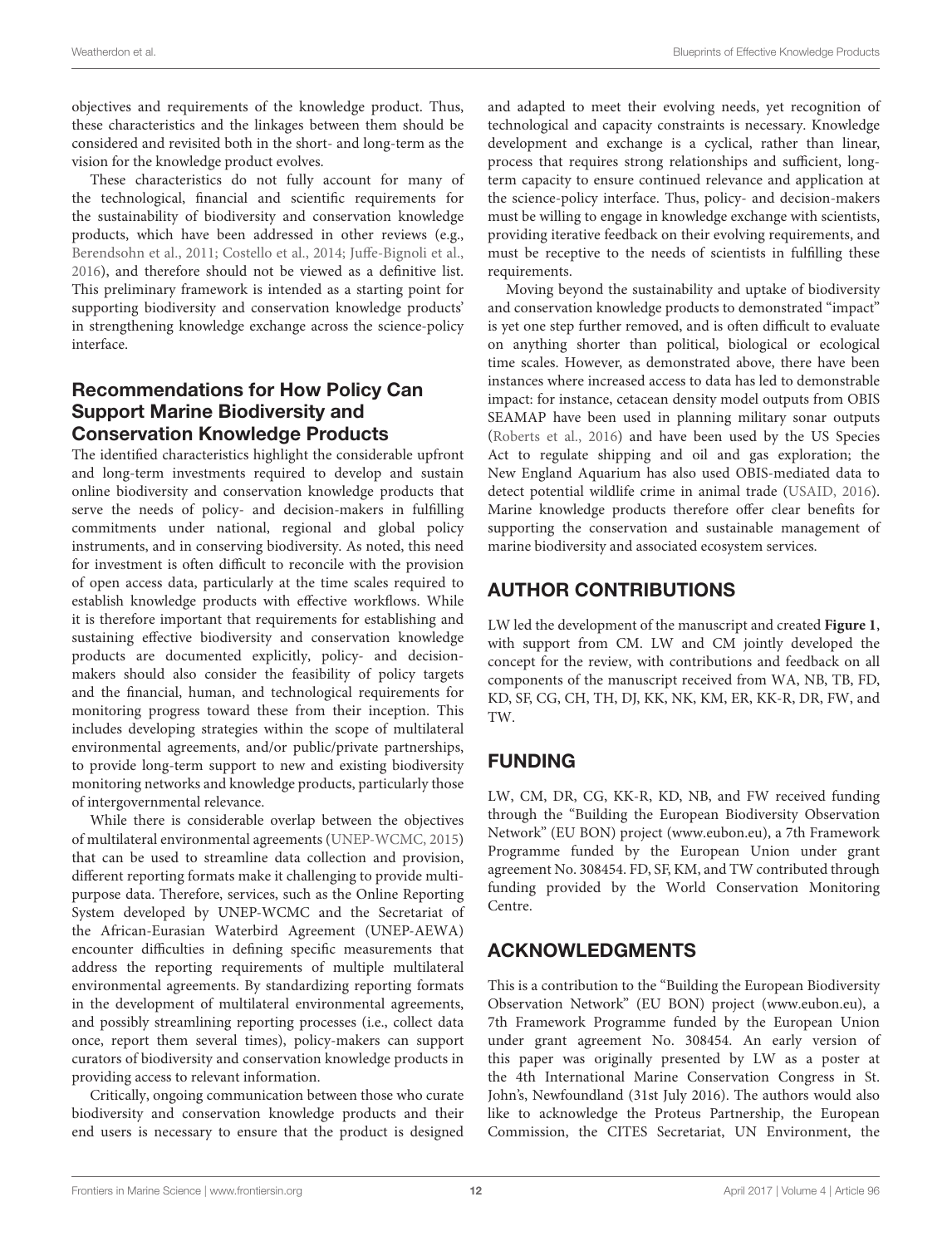World Conservation Monitoring Centre, the International Union for Conservation of Nature and the national agencies contributing to GBIF core funds for their financial contributions toward developing and maintaining these knowledge products, and to extend their gratitude to the thousands of individuals and organizations who contribute their expertise and data, often voluntarily, to ensuring that these products continue to provide valuable data and information for decision-making. The authors are also grateful to Jan Legind and the Data Products Team at the

#### **REFERENCES**

- <span id="page-12-27"></span>Appeltans, W., Ahyong, S. T., Anderson, G., Angel, M. V., Artois, T., Bailly, N., et al. (2012). The magnitude of global marine species diversity. Curr. Biol. 22, 2189–2202. doi: [10.1016/j.cub.2012.09.036](https://doi.org/10.1016/j.cub.2012.09.036)
- <span id="page-12-15"></span>Berendsohn, W. G., Güntsch, A., Hoffmann, N., Kohlbecker, A., Luther, K., and Müller, A. (2011). Biodiversity information platforms: from standards to interoperability. ZooKeys 150, 71–87. doi: [10.3897/zookeys.150.2166](https://doi.org/10.3897/zookeys.150.2166)
- <span id="page-12-0"></span>Bingham, H., Doudin, M., Despot-Belmonte, K., Weatherdon, L. V., Regan, E. C., Wetzel, F., et al. (2016). Pathways Through the Global Biodiversity Informatics Landscape. Available online at:<http://wcmc.io/BiodiversityInformatics>
- <span id="page-12-19"></span>Biodiversity Indicators Partnership (2011). Guidance for National Biodiversity Indicator Development and Use. Cambridge: UNEP-WCMC. 40 Available online at: [http://www.bipnational.net/LinkClick.aspx?fileticket=](http://www.bipnational.net/LinkClick.aspx?fileticket=6JNUXXo6xOA%3D&tabid=38&language=en-US) [6JNUXXo6xOA%3D&tabid=38&language=en-US](http://www.bipnational.net/LinkClick.aspx?fileticket=6JNUXXo6xOA%3D&tabid=38&language=en-US)
- <span id="page-12-22"></span>Biodiversity Indicators Partnership (2016). Protected Area Coverage of Key Biodiversity Areas. Available online at: [https://www.bipindicators.net/](https://www.bipindicators.net/indicators/protected-area-coverage-of-key-biodiversity-areas) [indicators/protected-area-coverage-of-key-biodiversity-areas](https://www.bipindicators.net/indicators/protected-area-coverage-of-key-biodiversity-areas)
- <span id="page-12-20"></span>BIP Secretariat (2017). Biodiversity Indicators Partnership (online). Available onlie at:<https://www.bipindicators.net/>
- <span id="page-12-13"></span>BirdLife International (2017) The World Database of Key Biodiversity Areas. Developed by the Key Biodiversity Areas Partnership. Available online at: <http://www.keybiodiversityareas.org>
- <span id="page-12-16"></span>Bisby, F. A. (2000). The quiet revolution: biodiversity informatics and the Internet. Science 289, 2309–2312. doi: [10.1126/science.289.5488.2309](https://doi.org/10.1126/science.289.5488.2309)
- <span id="page-12-4"></span>Boero, F. (2015). The future of the Mediterranean Sea Ecosystem: towards a different tomorrow. Rend. Fis. Acc. Lincei. 26, 3–12. doi: [10.1007/s12210-014-0340-y](https://doi.org/10.1007/s12210-014-0340-y)
- <span id="page-12-6"></span>Bojinski, S., Verstraete, M., Peterson, T. C., Richter, C., Simmons, A., and Zemp, M. (2014). The concept of essential climate variables in support of climate research, applications, and policy. Bull. Am. Meteorol. Soc. 95, 1431–1443. doi: [10.1175/BAMS-D-13-00047.1](https://doi.org/10.1175/BAMS-D-13-00047.1)
- <span id="page-12-5"></span>Bowles-Newark, N. J., Arnell, A. P., Butchart, S., Chenery, A., Brown, C., and Burgess, N. D. (2014). Incorporating and utilising spatial data and mapping for NBSAPs: Guidance to support NBSAP Practitioners. Cambridge: UNEP-WCMC.. 84. Available online at: [https://www.](https://www.unep-wcmc.org/system/dataset_file_fields/files/000/000/209/original/01_IncorporatingSpatialDataandMappingforNBSAPs_Main.pdf?1399971609) [unep-wcmc.org/system/dataset\\_file\\_fields/files/000/000/209/original/01\\_](https://www.unep-wcmc.org/system/dataset_file_fields/files/000/000/209/original/01_IncorporatingSpatialDataandMappingforNBSAPs_Main.pdf?1399971609) [IncorporatingSpatialDataandMappingforNBSAPs\\_Main.pdf?1399971609](https://www.unep-wcmc.org/system/dataset_file_fields/files/000/000/209/original/01_IncorporatingSpatialDataandMappingforNBSAPs_Main.pdf?1399971609)
- <span id="page-12-25"></span>Brito, T. (2010). Overcoming the linnean shortfall: data deficiency and biological survey priorities. Basic Appl. Ecol. 11, 709–713. doi: [10.1016/j.baae.2010.09.007](https://doi.org/10.1016/j.baae.2010.09.007)
- <span id="page-12-9"></span>Brooks, T. M., Akçakaya, H. R., Burgess, N. D., Butchart, S. H. M., Hilton-Taylor, C., Hoffmann, M., et al. (2016). Analysing biodiversity and conservation knowledge products to support regional environmental assessments. Sci. Data 3:160007. doi: [10.1038/sdata.2016.7](https://doi.org/10.1038/sdata.2016.7)
- <span id="page-12-11"></span>Brooks, T. M., Butchart, S. H. M., Cox, N. A., Heath, M., Hilton-Taylor, C., Hoffmann, M., et al. (2015). Harnessing biodiversity and conservation knowledge products to track the Aichi Targets and Sustainable Development Goals. Biodiversity [16, 157–174. doi: 10.1080/14888386.2015.](https://doi.org/10.1080/14888386.2015.1075903) 1075903
- <span id="page-12-1"></span>Brooks, T. M., Lamoreux, J. F., and Soberón, J. (2014). IPBES  $\neq$  IPCC. Trends Ecol. Evol. 29, 543–545. doi: [10.1016/j.tree.2014.08.004](https://doi.org/10.1016/j.tree.2014.08.004)
- <span id="page-12-7"></span>Brummitt, N., Regan, E. C., Weatherdon, L. V., Martin, C. S., Geijzendorffer, I. R., Rocchini, D., et al. (in press). Taking stock of nature : essential biodiversity variables explained. Biol. Conserv. doi: [10.1016/j.biocon.2016.09.006](https://doi.org/10.1016/j.biocon.2016.09.006)

GBIF Secretariat, as well as Stuart Butchart, Tris Allinson, Alex Tate, Maria Dias, Carolina Hazin, and Paul Donald of BirdLife International for their assistance with the manuscript.

#### SUPPLEMENTARY MATERIAL

The Supplementary Material for this article can be found [online at: http://journal.frontiersin.org/article/10.3389/fmars.](http://journal.frontiersin.org/article/10.3389/fmars.2017.00096/full#supplementary-material) 2017.00096/full#supplementary-material

- <span id="page-12-12"></span>Butchart, S. H., Stattersfield, A. J., Baillie, J., Bennun, L. A., Stuart, S. N., Akçakaya, H. R., et al. (2005). Using Red List Indices to measure progress towards the 2010 target and beyond. Philos. Trans. R. Soc. Lond. B Biol. Sci. 360, 255–268. doi: [10.1098/rstb.2004.1583](https://doi.org/10.1098/rstb.2004.1583)
- <span id="page-12-2"></span>Campbell, S., Benita, S., Coates, E., Davies, P., and Penn, G. (2007). Analysis for policy: Evidence-based policy in practice. London: Government Social Research Unit.
- <span id="page-12-3"></span>CBD Secretariat (2010). Strategic Plan for Biodiversity 2011–2020 (COP 10 Decision X/2). Nagoya. Available online at: [https://www.cbd.int/doc/decisions/cop-10/](https://www.cbd.int/doc/decisions/cop-10/cop-10-dec-02-en.pdf) [cop-10-dec-02-en.pdf](https://www.cbd.int/doc/decisions/cop-10/cop-10-dec-02-en.pdf)
- <span id="page-12-21"></span>CBD Secretariat (2014). Global Biodiversity Outlook 4. Montreal. Secretariat of the Convention on Biological Diversity. 155. Available online at: [https://www.cbd.](https://www.cbd.int/gbo/gbo4/publication/gbo4-en.pdf) [int/gbo/gbo4/publication/gbo4-en.pdf](https://www.cbd.int/gbo/gbo4/publication/gbo4-en.pdf)
- <span id="page-12-28"></span>Chavan, V., and Penev, L. (2011). The data paper: a mechanism to incentivize data publishing in biodiversity science. BMC Bioinformatics 12:S2. doi: [10.1186/1471-2105-12-S15-S2](https://doi.org/10.1186/1471-2105-12-S15-S2)
- <span id="page-12-8"></span>Constable, A. J., Costa, D. P., Schofield, O., Newman, L., Urban, E. R., Fulton, E. A., et al. (2016). Developing priority variables ("ecosystem Essential Ocean Variables"-eEOVs) for observing dynamics and change in Southern Ocean ecosystems. J. Mar. Syst. [161, 26–41. doi: 10.1016/j.jmarsys.2016.](https://doi.org/10.1016/j.jmarsys.2016.05.003) 05.003
- <span id="page-12-10"></span>Costello, M. J., Appeltans, W., Bailly, N., Berendsohn, W. G., de Jong, Y., Edwards, M., et al. (2014). Strategies for the sustainability of online open-access biodiversity databases. Biol. Conserv. 173, 155–165. doi: [10.1016/j.biocon.2013.07.042](https://doi.org/10.1016/j.biocon.2013.07.042)
- <span id="page-12-30"></span>Costello, M. J., Bouchet, P., Boxshall, G., Fauchald, K., Gordon, D., Hoeksema, B. W., et al. (2013b). Global coordination and standardisation in marine biodiversity through the World Register of Marine Species (WoRMS) and related databases. PLoS ONE 8:e51629. doi: [10.1371/journal.pone.0051629](https://doi.org/10.1371/journal.pone.0051629)
- <span id="page-12-17"></span>Costello, M. J., Michener, W. K., Gahegan, M., Zhang, Z.-Q., and Bourne, P. E. (2013a). Biodiversity data should be published, cited, and peer reviewed. Trends Ecol. Evol. 28, 454–461. doi: [10.1016/j.tree.2013.05.002](https://doi.org/10.1016/j.tree.2013.05.002)
- <span id="page-12-29"></span>de Jong, Y., Kouwenberg, J., Boumans, L., Hussey, C., Hyam, R., Nicolson, N., et al. (2015). PESI - a taxonomic backbone for Europe. Biodivers. Data J. 3:e5848. doi: [10.3897/BDJ.3.e5848](https://doi.org/10.3897/BDJ.3.e5848)
- <span id="page-12-18"></span>Dicks, L. V., Walsh, J. C., and Sutherland, W. J. (2014). Organising evidence for environmental management decisions: a '4S' hierarchy. Trends Ecol. Evol. 29, 607–613. doi: [10.1016/j.tree.2014.09.004](https://doi.org/10.1016/j.tree.2014.09.004)
- <span id="page-12-26"></span>Diniz-Filho, J. A., Loyola, R. D., Raia, P., Mooers, A. O., and Bini, L. M. (2013). Darwinian shortfalls in biodiversity conservation. Trends Ecol. Evol. [28, 689–695. doi: 10.1016/j.tree.2013.](https://doi.org/10.1016/j.tree.2013.09.003) 09.003
- <span id="page-12-14"></span>Dudley, N. (ed.). (2008). Guidelines for Applying Protected Area Management Categories. Gland: International Union for Conservation of Nature. 86. Available online at: [https://www.iucn.org/sites/dev/files/import/downloads/](https://www.iucn.org/sites/dev/files/import/downloads/iucn_assignment_1.pdf) [iucn\\_assignment\\_1.pdf](https://www.iucn.org/sites/dev/files/import/downloads/iucn_assignment_1.pdf)
- <span id="page-12-24"></span>Dudley, N., Boucher, J. L., Cuttelod, A., Brooks, T. M., and Langhammer, P. F. (2015). Applications of Key Biodiversity Areas: End-User Consultations. Gland: IUCN. Available online: <https://portals.iucn.org/library/sites/library/files/documents/2014-051.pdf>
- <span id="page-12-23"></span>Edgar, G. J., Stuart-Smith, R. D., Willis, T. J., Kininmonth, S., Baker, S. C., Banks, S., et al. (2014). Global conservation outcomes depend on marine [protected areas with five key features.](https://doi.org/10.1038/nature13022) Nature 506, 216–220. doi: 10.1038/nature 13022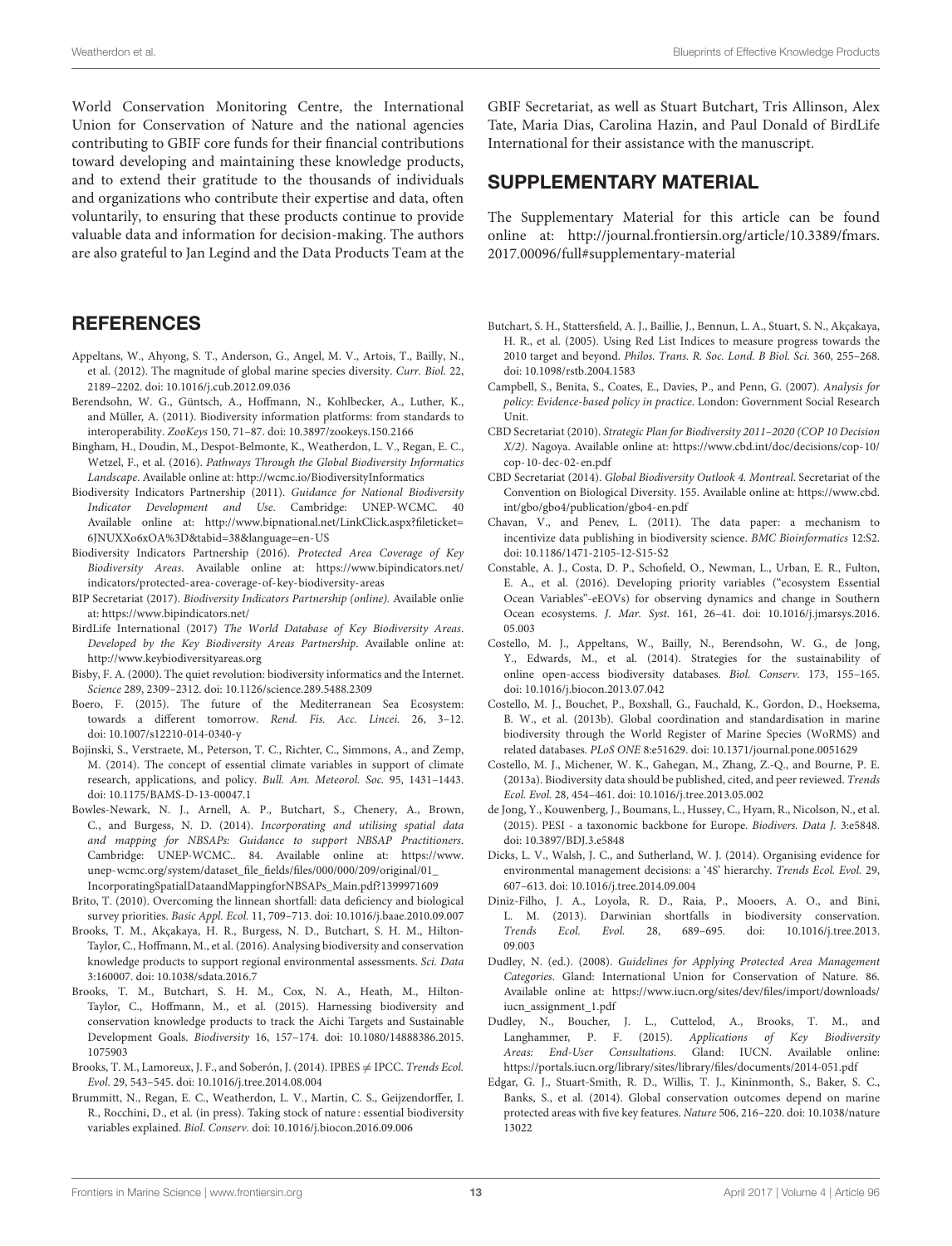- <span id="page-13-32"></span>Fegraus, E. H., Andelman, S. J., Jones, M. B., and Schildhauer, M. (2005). Maximizing the value of ecological data with structured metadata: an introduction to Ecological Metadata Language (EML) and principles for metadata creation. Bull. Ecol. Soc. Ame. 86, 158–168. doi: [10.1890/0012-9623\(2005\)86\[158:MTVOED\]2.0.CO;2](https://doi.org/10.1890/0012-9623(2005)86[158:MTVOED]2.0.CO;2)
- <span id="page-13-28"></span>Gaiji, S., Chavan, V., Ariño, A. H., Otegui, J., Hobern, D., Sood, R., et al. (2013). Content assessment of the primary biodiversity data published through GBIF network: status, challenges and potentials. Biodiversity Inform. 8, 94–172. doi: [10.17161/bi.v8i2.4124](https://doi.org/10.17161/bi.v8i2.4124)
- <span id="page-13-41"></span>GBIF (2016). GBIF Science Review 2016. Copenhagen. Available online at: <http://www.gbif.org/resource/82873>
- <span id="page-13-9"></span>GBIF (2017a). Global Biodiversity Information Facility. Available online at: <http://www.gbif.org> (Accessed January 27, 2017).
- <span id="page-13-30"></span>GBIF (2017b). Global data trends: Trends in data availability on the GBIF network, 2008 to 2017. Available online at:<http://www.gbif.org/analytics/global>
- <span id="page-13-31"></span>GBIF (2017c). GBIF Implementation Plan 2017–2021 and Annual Work Programme 2017. Copenhagen. Available online at: [http://www.gbif.org/](http://www.gbif.org/resource/83029) [resource/83029](http://www.gbif.org/resource/83029)
- <span id="page-13-23"></span>GBIF Secretariat (2016). GBIF monthly slides - June 2016. 21 Slides. Available online at:<http://www.gbif.org/resource/81771>
- <span id="page-13-4"></span>Geijzendorffer, I. R., Regan, E. C., Pereira, H. M., Brotons, L., Brummitt, N., Gavish, Y., et al. (2015). Bridging the gap between biodiversity data and policy reporting needs: an essential biodiversity variables perspective. J. Appl. Ecol. 53, 1341–1350. doi: [10.1111/1365-2664.12417](https://doi.org/10.1111/1365-2664.12417)
- <span id="page-13-36"></span>Groom, Q., Weatherdon, L., and Geijzendorffer, I. R. (2017). Is citizen science an open science in the case of biodiversity observations? J. Appl. Ecol. 54, 612–617. doi: [10.1111/1365-2664.12767](https://doi.org/10.1111/1365-2664.12767)
- <span id="page-13-5"></span>Halpern, B. S., Longo, C., Hardy, D., McLeod, K. L., Samhouri, J. F., Katona, S. K., et al. (2012). An index to assess the health and benefits of the global ocean. Nature 488, 615–620. doi: [10.1038/nature11397](https://doi.org/10.1038/nature11397)
- <span id="page-13-6"></span>Halpern, B. S., Longo, C., Lowndes, J. S., Best, B. D., Frazier, M., Katona, S. K., et al. (2015). Patterns and emerging trends in global ocean health. PLoS ONE 10:e0117863. doi: [10.1371/journal.pone.0117863](https://doi.org/10.1371/journal.pone.0117863)
- <span id="page-13-37"></span>Haynes, R. B. (2001). Of studies, summaries, synopses, and systems: the "4S" evolution of services for finding current best evidence. Evid. Based Med. 6, 36–38. doi: [10.1136/ebm.6.2.36](https://doi.org/10.1136/ebm.6.2.36)
- <span id="page-13-38"></span>Haynes, R. B. (2006). Of studies, syntheses, synopses, summaries, and systems: the "5S" evolution of information services for evidence-based healthcare decisions. Evid. Based Med. 11, 162–164. doi: [10.1136/ebm.11.6.162-a](https://doi.org/10.1136/ebm.11.6.162-a)
- <span id="page-13-18"></span>Hobern, D., Apostolico, A., Arnaud, E., Bello, J. C., Canhos, D., Dubois, G., et al. (2013). Global Biodiversity Informatics Outlook: Delivering Biodiversity Knowledge in the Information Age. Copenhagen: GBIF Secretariat.
- <span id="page-13-40"></span>IBAT (2015). Integrated Biodiversity Assessment Tool. Provided by BirdLife International, Conservation International, IUCN and UNEP-WCMC. Washington, DC: IBAT. Available online at:<https://www.ibatforbusiness.org/>
- <span id="page-13-26"></span>IUCN (2012). The IUCN Red List of Threatened Species Brochure. Gland, Switzerland: International Union for Conservation of Nature. Available online at: [http://cmsdocs.s3.amazonaws.com/IUCN\\_Red\\_List\\_Brochure\\_2014\\_](http://cmsdocs.s3.amazonaws.com/IUCN_Red_List_Brochure_2014_LOW.PDF) [LOW.PDF](http://cmsdocs.s3.amazonaws.com/IUCN_Red_List_Brochure_2014_LOW.PDF)
- <span id="page-13-12"></span>IUCN (2015a). The IUCN Red List Terms and Conditions of Use (version 2.1). Gland: IUCN. Available online at: [http://www.iucnredlist.org/info/terms-of](http://www.iucnredlist.org/info/terms-of-use)[use](http://www.iucnredlist.org/info/terms-of-use)
- <span id="page-13-42"></span>IUCN (2015b). 2014 Annual Report of the Species Survival Commission and the Global Species Programme. Gland: International Union for Conservation of Nature. 212.
- <span id="page-13-13"></span>IUCN (2016a). The IUCN Red List of Threatened Species. Available online at: [www.iucnredlist.org](http://www.iucnredlist.org) (Accessed January 1, 2016).
- <span id="page-13-17"></span>IUCN (2016b) A global standard for the identification of Key Biodiversity Areas: Version 1.0. Gland: IUCN. Available online at: <https://portals.iucn.org/library/node/46259> (Accessed January 1, 2016).
- <span id="page-13-14"></span>IUCN (2017a). Overview of The IUCN Red List. Available online at: [http://www.](http://www.iucnredlist.org/about/overview) [iucnredlist.org/about/overview](http://www.iucnredlist.org/about/overview) (Accessed January 15, 2017).
- <span id="page-13-27"></span>IUCN (2017b). The IUCN Red List Status. Available online: [http://www.iucnredlist.](http://www.iucnredlist.org/initiatives/mammals/analysis/red-list-status) [org/initiatives/mammals/analysis/red-list-status](http://www.iucnredlist.org/initiatives/mammals/analysis/red-list-status) (Accessed January 31, 2017).
- <span id="page-13-16"></span>IUCN and UNEP-WCMC (2017a). The World Database on Protected Areas (WDPA) [On-line]. Cambridge: UNEP-WCMC. Available online at: [www.protectedplanet.net](http://www.protectedplanet.net) (Accessed January 1, 2017).
- <span id="page-13-35"></span>IUCN and UNEP-WCMC (2017b). About Protected Planet (online). Cambridge: UNEP-WCMC. Available online at:<https://www.protectedplanet.net/c/about> (Accessed January 15, 2017).
- <span id="page-13-34"></span>IUCN Red List Committee (2013). The IUCN Red List of Threatened SpeciesTM: Strategic Plan 2013–2020. Version 1.0. Available online at: [http://cmsdocs.s3.](http://cmsdocs.s3.amazonaws.com/IUCN_Red_List_Brochure_2014_LOW.PDF) [amazonaws.com/IUCN\\_Red\\_List\\_Brochure\\_2014\\_LOW.PDF](http://cmsdocs.s3.amazonaws.com/IUCN_Red_List_Brochure_2014_LOW.PDF)
- <span id="page-13-11"></span>IUCN Species Survival Commission (2012). IUCN Red List Categories and Criteria: Version 3.1. 2nd Edn. Gland; Cambridge.
- <span id="page-13-20"></span>Juffe-Bignoli, D., Brooks, T. M., Butchart, S. H. M., Jenkins, R. B., Boe, K., Hoffmann, M., et al. (2016). Assessing the cost of global biodiversity and conservation knowledge. PLoS ONE 11:e0160640. doi: [10.1371/journal.pone.0160640](https://doi.org/10.1371/journal.pone.0160640)
- <span id="page-13-8"></span>Kaschner, K., Kesner-Reyes, K., Garilao, C., Rius-Barile, J., Rees, T., and Froese, R. (2016). AquaMaps: Predicted Range Maps for Aquatic Species. Available online at: [www.aquamaps.orgVersion 08/2016](http://www.aquamaps.org)
- <span id="page-13-7"></span>Kesner-Reyes, K., Kaschner, K., Kullander, S., Garilao, C., Baril, J., and Froese., R. (2012). AquaMaps: Algorithm and Data Sources for Aquatic Organisms. FishBase. Available online at: [www.fishbase.org,](http://www.fishbase.org) version.
- <span id="page-13-22"></span>Kujala, S. (2003). User involvement: a review of the benefits and challenges. Behav. Inf. Technol. 22, 1–16. doi: [10.1080/01449290301782](https://doi.org/10.1080/01449290301782)
- <span id="page-13-3"></span>Lindstrom, E., Gunn, J., Fischer, A., McCurdy, A., Glover, L. K., and Members, T. T. (2012). A Framework for Ocean Observing. By Task Team an Integr. Framew. Sustain. Ocean Obs. UNESCO 2012, IOC/INF-1284, 1–28. doi: [10.5270/oceanobs09-foo](https://doi.org/10.5270/oceanobs09-foo)
- <span id="page-13-10"></span>Mace, G. M., Collar, N. J., Gaston, K. J., Hilton-Taylor, C., Akçakaya, H. R., Leader-Williams, N., et al. (2008). Quantification of extinction risk: IUCN's system for classifying threatened species. Conserv. Biol. 22, 1424–1442. doi: [10.1111/j.1523-1739.2008.01044.x](https://doi.org/10.1111/j.1523-1739.2008.01044.x)
- <span id="page-13-39"></span>Martin, C. S., Tolley, M. J., Farmer, E., Mcowen, C. J., Geffert, J. L., Scharlemann, J. P. W., et al. (2015). A global map to aid the identification and screening of critical habitat for marine industries. Mar. Policy 53, 45–53. doi: [10.1016/j.marpol.2014.11.007](https://doi.org/10.1016/j.marpol.2014.11.007)
- <span id="page-13-24"></span>McCarthy, D. P., Donald, P. F., Scharlemann, J. P. W., Buchanan, G. M., Balmford, A., Green, J. M. H., et al. (2012). Financial costs of meeting global biodiversity conservation targets: current spending and unmet needs. Science 338, 946–949. doi: [10.1126/science.1229803](https://doi.org/10.1126/science.1229803)
- <span id="page-13-0"></span>McCauley, D. J., Pinsky, M. L., Palumbi, S. R., Estes, J. A., Joyce, F. H., and Warner, R. R. (2015). Marine defaunation: animal loss in the global ocean. Science 347:1255641. doi: [10.1126/science.1255641](https://doi.org/10.1126/science.1255641)
- <span id="page-13-19"></span>McInerny, G. J., Chen, M., Freeman, R., Gavaghan, D., Meyer, M., Rowland, F., et al. (2014). Information visualisation for science and policy: engaging users and avoiding bias. Trends Ecol. Evol. 29, 148–157. doi: [10.1016/j.tree.2014.01.003](https://doi.org/10.1016/j.tree.2014.01.003)
- <span id="page-13-2"></span>McOwen, C. J., Ivory, S., Dixon, M. J. R., Regan, E. C., Obrecht, A., Tittensor, D. P., et al. (2016). Sufficiency and suitability of global biodiversity indicators for monitoring progress to 2020 targets. Conserv. Lett. 9, 489–494. doi: [10.1111/conl.12329](https://doi.org/10.1111/conl.12329)
- <span id="page-13-29"></span>Meyer, C., Kreft, H., Guralnick, R., and Jetz, W. (2015). Global priorities for an effective information basis of biodiversity distributions. Nat. Commun. 6:8221. doi: [10.1038/ncomms9221](https://doi.org/10.1038/ncomms9221)
- <span id="page-13-33"></span>Milam, A. N., Kenney, S., Juffe-Bignoli, D., Bertzky, B., Corrigan, C., MacSharry, B., et al. (2016). "Maintaining a global data set on protected areas," in Protected Areas: Are They Safeguarding Biodiversity? eds L. Joppa, J. Baillie, and J. Robinson (Chichester: John Wiley & Sons, Ltd.), 81–102.
- <span id="page-13-25"></span>Mora, C., Tittensor, D. P., Adl, S., Simpson, A. G., and Worm, B. (2011). How many species are there on earth and in the ocean? PLoS Biol. 9:e1001127. doi: [10.1371/journal.pbio.1001127](https://doi.org/10.1371/journal.pbio.1001127)
- <span id="page-13-1"></span>Newbold, T., Hudson, L. N., Hill, S. L. L., Contu, S., Lysenko, I., Senior, R. A., et al. (2015). Global effects of land use on local terrestrial biodiversity. Nature 520, 45–50. doi: [10.1038/nature14324](https://doi.org/10.1038/nature14324)
- <span id="page-13-21"></span>Nicholson, E., Collen, B., Barausse, A., Blanchard, J. L., Costelloe, B. T., Sullivan, K. M. E., et al. (2012). Making robust policy decisions using global biodiversity indicators. PLoS ONE [7:e41128. doi: 10.1371/journal.pone.](https://doi.org/10.1371/journal.pone.0041128) 0041128
- <span id="page-13-15"></span>OBIS (2017). Ocean Biogeographic Information System. Intergovernmental Oceanographic Commission of UNESCO. Available online at: [www.iobis.org;](http://www.iobis.org) <http://www.iobis.org/about/>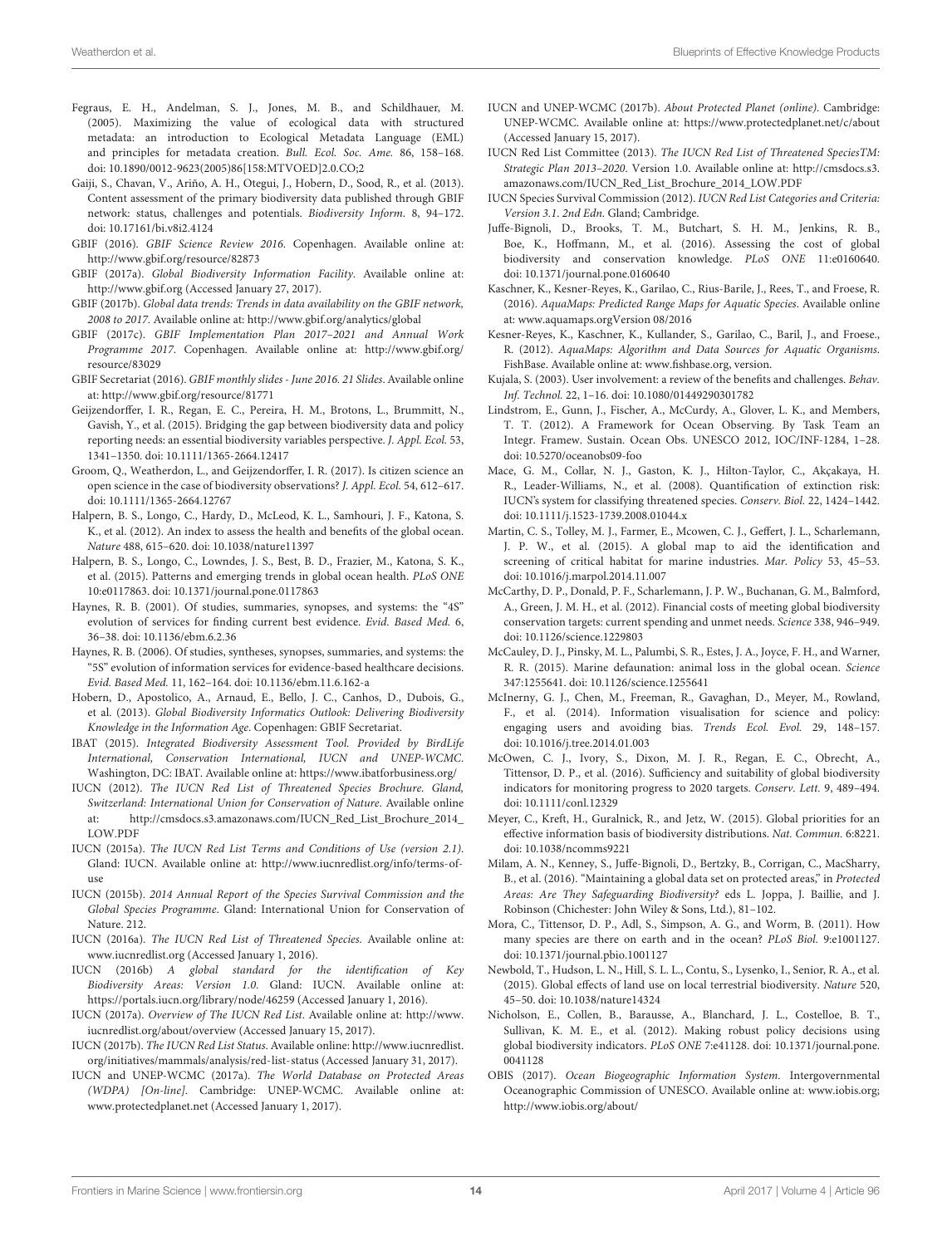- <span id="page-14-32"></span>Parker, C., and Sinclair, M. (2001). User-centred design does make a difference: the case of decision support systems in crop production. Behav. Inform. Technol. 20, 449–460. doi: [10.1080/01449290110089570](https://doi.org/10.1080/01449290110089570)
- <span id="page-14-34"></span>Penev, L., Mietchen, D., Chavan, V., Hagedorn, G., Remsen, D., Smith, V., et al. (2011). Pensoft Data Publishing Policies and Guidelines for Biodiversity Data. Pensoft Publishers. Available online at: [http://pensoft.net/J\\_FILES/Pensoft\\_](http://pensoft.net/J_FILES/Pensoft_Data_Publishing_Policies_and_Guidelines.pdf) [Data\\_Publishing\\_Policies\\_and\\_Guidelines.pdf](http://pensoft.net/J_FILES/Pensoft_Data_Publishing_Policies_and_Guidelines.pdf)
- <span id="page-14-6"></span>Pereira, H. M., Ferrier, S., Walters, M., Geller, G. N., Jongman, R. H., Scholes, R. J., et al. (2013). Essential biodiversity variables. Science 339, 277–278. doi: [10.1126/science.1229931](https://doi.org/10.1126/science.1229931)
- <span id="page-14-5"></span>Probst, W. N., Rau, A., and Oesterwind, D. (2016). A proposal for restructuring Descriptor 3 of the Marine Strategy Framework Directive (MSFD). Mar. Policy 74, 128–135. doi: [10.1016/j.marpol.2016.09.026](https://doi.org/10.1016/j.marpol.2016.09.026)
- <span id="page-14-24"></span>Proença, V., Martin, L. J., Pereira, H. M., Fernandez, M., McRae, L., Belnap, J., et al. (in press). Global biodiversity monitoring: from data sources to essential biodiversity variables. Biol. Conserv. doi: [10.1016/j.biocon.2016.07.014](https://doi.org/10.1016/j.biocon.2016.07.014)
- <span id="page-14-11"></span>Ready, J., Kaschner, K., South, A. B., Eastwood, P. D., Rees, T., Rius, J., et al. (2010). Predicting the distributions of marine organisms at the global scale. Ecol. Modell. 221, 467–478. doi: [10.1016/j.ecolmodel.2009.10.025](https://doi.org/10.1016/j.ecolmodel.2009.10.025)
- <span id="page-14-39"></span>Roberts, J. J., Best, B. D., Mannocci, L., Fujioka, E., Halpin, P. N., Palka, D. L., et al. (2016). Habitat-based cetacean density models for the U.S. Atlantic and Gulf of Mexico. Sci. Rep. 6:22615. doi:10.1038/srep22615
- <span id="page-14-35"></span>Robertson, T., Döring, M., Guralnick, R., Bloom, D., Wieczorek, J., Braak, K., et al. (2014). The GBIF integrated publishing toolkit: facilitating the efficient publishing of biodiversity data on the internet. PLoS ONE 9:e102623. doi: [10.1371/journal.pone.0102623](https://doi.org/10.1371/journal.pone.0102623)
- <span id="page-14-8"></span>Rose, D. C., Brotherton, P. N. M., Owens, S., and Pryke, T. (2016b). Honest advocacy for nature: presenting a persuasive narrative for conservation. Biodiversity Conserv. 1–21. doi: [10.1007/s10531-016-1163-1](https://doi.org/10.1007/s10531-016-1163-1)
- <span id="page-14-31"></span>Rose, D. C., Sutherland, W. J., Parker, C., Lobley, M., Winter, M., Morris, C., et al. (2016a). Decision support tools for agriculture: towards effective design and delivery. Agric. Syst. 149, 165–174. doi: [10.1016/j.agsy.2016.09.009](https://doi.org/10.1016/j.agsy.2016.09.009)
- <span id="page-14-18"></span>Royal Society (2003). Measuring Biodiversity for Conservation. Policy Document 11/03. London. 65. Available online at: [https://royalsociety.org/~/media/Royal\\_](https://royalsociety.org/~/media/Royal_Society_Content/policy/publications/2003/4294967955.pdf) [Society\\_Content/policy/publications/2003/4294967955.pdf](https://royalsociety.org/~/media/Royal_Society_Content/policy/publications/2003/4294967955.pdf)
- <span id="page-14-25"></span>Runnel, V., Wetzel, F. T., Groom, Q. J., Koch, W., Peer, I., Valland, N., et al. (2016). Summary report and strategy recommendations for EU citizen science [gateway for biodiversity data.](https://doi.org/10.3897/rio.2.e11563) Res. Ideas Outcomes 2:e11563. doi: 10.3897/rio.2. e11563
- <span id="page-14-20"></span>Scholes, R. J., Walters, M., Turak, E., Saarenmaa, H., Heip, C. H. R., Tuama, É. Ó., et al. (2012). Building a global observing system for biodiversity. Curr. Opin. Environ. Sustainability [4, 139–146. doi: 10.1016/j.cosust.2011.](https://doi.org/10.1016/j.cosust.2011.12.005) 12.005
- <span id="page-14-37"></span>Selig, E. R., Turner, W. R., Troëng, S., Wallace, B. P., Halpern, B. S., Kaschner, K., et al. (2014). Global priorities for marine biodiversity conservation. PLoS ONE 9:e82898. doi: [10.1371/journal.pone.0082898](https://doi.org/10.1371/journal.pone.0082898)
- <span id="page-14-12"></span>Smart, J., Hilton-Taylor, C., and Mittermeier, R. (2014). The IUCN Red List: 50 Years of Conservation. Mexico City: CEMEX.
- <span id="page-14-2"></span>Stephenson, P. J., Bowles-Newark, N., Regan, E., Stanwell-Smith, D., Diagana, M., Höft, R., et al. (in press). Unblocking the flow of biodiversity data for decision-making in Africa. Biol. Conserv. doi: [10.1016/j.biocon.2016.09.003](https://doi.org/10.1016/j.biocon.2016.09.003)
- <span id="page-14-21"></span>Stephenson, P. J., Burgess, N. D., Jungmann, L., Loh, J., O'Connor, S., Oldfield, T., et al. (2015). Overcoming the challenges to conservation monitoring: integrating data from in-situ reporting and global data sets to measure impact and performance. Biodiversity [16, 68–85. doi: 10.1080/14888386.2015.10](https://doi.org/10.1080/14888386.2015.1070373) 70373
- <span id="page-14-3"></span>Strydom, W. F., Funke, N., Nienaber, S., Nortje, K., and Steyn, M. (2010). Evidence-based policymaking: a review. S Afr. J. Sci. 106:8. Available online at: [http://www.scielo.org.za/scielo.php?script=sci\\_arttext&pid=S0038-](http://www.scielo.org.za/scielo.php?script=sci_arttext&pid=S0038-23532010000300010&lng=en&nrm=iso) [23532010000300010&lng=en&nrm=iso](http://www.scielo.org.za/scielo.php?script=sci_arttext&pid=S0038-23532010000300010&lng=en&nrm=iso)
- <span id="page-14-36"></span>Sutter, R. D., Wainscott, S. B., Boetsch, J. R., Palmer, C. J., and Rugg, D. J. (2015). Practical guidance for integrating data management into long-term [ecological monitoring projects.](https://doi.org/10.1002/wsb.548) Wildl. Soc. Bull. 39, 451–463. doi: 10.1002/ wsb.548
- <span id="page-14-17"></span>SkyTruth, Oceana, and Google (2017). Global Fishing Watch. Available online at: <http://globalfishingwatch.org/>
- <span id="page-14-16"></span>The Nature Conservancy (2016). Mapping Ocean Wealth. Available online at: [www.oceanwealth.org](http://www.oceanwealth.org)
- <span id="page-14-28"></span>Theobald, E. J., Ettinger, A. K., Burgess, H. K., DeBey, L. B., Schmidt, N. R., Froehlich, H. E., et al. (2015). Global change and local solutions: Tapping the unrealized potential of citizen science for biodiversity research. Biol. Conserv. 181, 236–244. doi: [10.1016/j.biocon.2014.10.021](https://doi.org/10.1016/j.biocon.2014.10.021)
- <span id="page-14-30"></span>Tinch, R., Balian, E., Carss, D., de Blas, D. E., Geamana, N. A., Heink, U., et al. (2016). Science-policy interfaces for biodiversity: dynamic learning [environments for successful impact. 1–24.](https://doi.org/10.1007/s10531-016-1155-1) Biodivers. Conserv. doi: 10.1007/ s10531-016-1155-1
- <span id="page-14-1"></span>Tittensor, D. P., Walpole, M., Hill, S. L. L., Boyce, D. G., Britten, G. L., Burgess, N. D., et al. (2014). A mid-term analysis of progress toward international biodiversity targets. Science [346, 241–244. doi: 10.1126/science.12](https://doi.org/10.1126/science.1257484) 57484
- <span id="page-14-22"></span>Turner, W., Rondinini, C., Pettorelli, N., Mora, B., Leidner, A. K., Szantoi, Z., et al. (2015). Free and open-access satellite data are key to biodiversity conservation. Biol. Conserv. 182: 173–176. doi: [10.1016/j.biocon.2014.11.048](https://doi.org/10.1016/j.biocon.2014.11.048)
- <span id="page-14-19"></span>Turnhout, E., Bloomfield, B., Hulme, M., Vogel, J., and Wynne, B. (2012). [Listen to the voices of experience.](https://doi.org/10.1038/488454a) Nature 488, 454–455. doi: 10.1038/48 8454a
- <span id="page-14-9"></span>UNDP (2009). Handbook on Planning, Monitoring and Evaluating for Development Results. New York, NY. Available online at: [http://web.undp.org/evaluation/](http://web.undp.org/evaluation/evaluations/handbook/english/documents/pme-handbook.pdf) [evaluations/handbook/english/documents/pme-handbook.pdf](http://web.undp.org/evaluation/evaluations/handbook/english/documents/pme-handbook.pdf)
- <span id="page-14-15"></span>UNEP (2017). The Species+ Website. Nairobi; Cambridge: Compiled by UNEP-WCMC. Available online at: [www.speciesplus.net](http://www.speciesplus.net) (Accessed January 25, 2017).
- <span id="page-14-38"></span>UNEP-WCMC (2015). Mapping Multilateral Environmental Agreements to the Aichi Biodiversity Targets. Cambridge: UNEP-WCMC. Available online at: [http://wcmc.io/MEA-Aichi\\_Target\\_mapping](http://wcmc.io/MEA-Aichi_Target_mapping)
- <span id="page-14-14"></span>UNEP-WCMC (2016a). World Database on Protected Areas User Manual 1.4. Cambridge. Available online at: [www.protectedplanet.net](http://www.protectedplanet.net)
- <span id="page-14-13"></span>UNEP-WCMC (2016b). Ocean Data Viewer [On-line]. Cambridge: UNEP-WCMC. Available online at:<http://data.unep-wcmc.org>
- <span id="page-14-4"></span>United Nations (2015). Transforming our world: the 2030 Agenda for Sustainable Development (A/RES/70/1). New York, NY. Available online at: [http://www.un.](http://www.un.org/ga/search/view_doc.asp?symbol=A/RES/70/1&Lang=E) [org/ga/search/view\\_doc.asp?symbol=A/RES/70/1&Lang=E](http://www.un.org/ga/search/view_doc.asp?symbol=A/RES/70/1&Lang=E)
- <span id="page-14-40"></span>USAID (2016). Wildlife Crime Tech Challenge: New England Aquarium is Tackling Wildlife Trafficking at Ports [Video]. Available online at: [https://www.youtube.](https://www.youtube.com/watch?v=qlX1cIg8XlA&feature=youtu.be) [com/watch?v=qlX1cIg8XlA&feature=youtu.be](https://www.youtube.com/watch?v=qlX1cIg8XlA&feature=youtu.be)
- <span id="page-14-0"></span>Walpole, M., Almond, R. E., Besançon, C., Butchart, S. H. M., Campbell-Lendrum, D., Carr, G. M., et al. (2009). Tracking progress toward the 2010 biodiversity target and beyond. Science [325, 1503–504. doi: 10.1126/science.](https://doi.org/10.1126/science.1175466) 1175466
- <span id="page-14-23"></span>Walpole, M., McGeoch, M. A., Bubb, P., and Brummitt, N. (2017). "Using Data for Decision-Making: From Observations to Indicators and Other Policy Tools," in The GEO Handbook on Biodiversity Observation Networks. eds M. Walters, and R. J. Scholes (Cham: Springer International Publishing), 293–308.
- <span id="page-14-26"></span>Ward-Paige, C. A., and Lotze, H. K. (2011). Assessing the value of recreational divers for censusing elasmobranchs. PLoS ONE 6:e25609. doi: [10.1371/journal.pone.0025609](https://doi.org/10.1371/journal.pone.0025609)
- <span id="page-14-27"></span>Ward-Paige, C. A., Pattengill-Semmens, C., Myers, R. A., and Lotze, H. K. (2011). Spatial and temporal trends in yellow stingray abundance: evidence from diver surveys. Environ. Biol. Fishes [90, 263–276. doi: 10.1007/s10641-010-](https://doi.org/10.1007/s10641-010-9739-1) 9739-1
- <span id="page-14-10"></span>Weatherdon, L. V., Fletcher, R., Jones, M. C., Kaschner, K., Sullivan,. E., Tittensor,. D. P., et al. (2015a). Manual of Marine and Coastal Datasets of Biodiversity Importance. December 2015 Edition. Cambridge: UNEP World Conservation Monitoring Centre. 30.
- <span id="page-14-29"></span>Weatherdon, L. V., Garilao, C., and Kesner-Reyes, K. (2015b). What May Happen to Bony Fishes in the North Sea. An Infographic Based on AquaMaps. Vol. 413.The Parliament Magazine. Available online at: [http://wcmc.io/TPM-413;](http://wcmc.io/TPM-413) <http://wcmc.io/North-Sea>
- <span id="page-14-33"></span>Webb, T. J., Vanden Berghe, E., and O'Dor, R. (2010). Biodiversity's big wet secret: the global distribution of marine biological records reveals chronic under-exploration of the deep pelagic ocean. PLoS ONE 5:e10223. doi: [10.1371/journal.pone.0010223](https://doi.org/10.1371/journal.pone.0010223)
- <span id="page-14-7"></span>Wetzel, F. T., Saarenmaa, H., Regan, E., Martin, C. S., Mergen, P., Smirnova, L., et al. (2015). The roles and contributions of Biodiversity Observation Networks (BONs) in better tracking progress to 2020 biodiversity targets: a European case study. Biodiversity [16, 137–149. doi: 10.1080/14888386.2015.10](https://doi.org/10.1080/14888386.2015.1075902) 75902